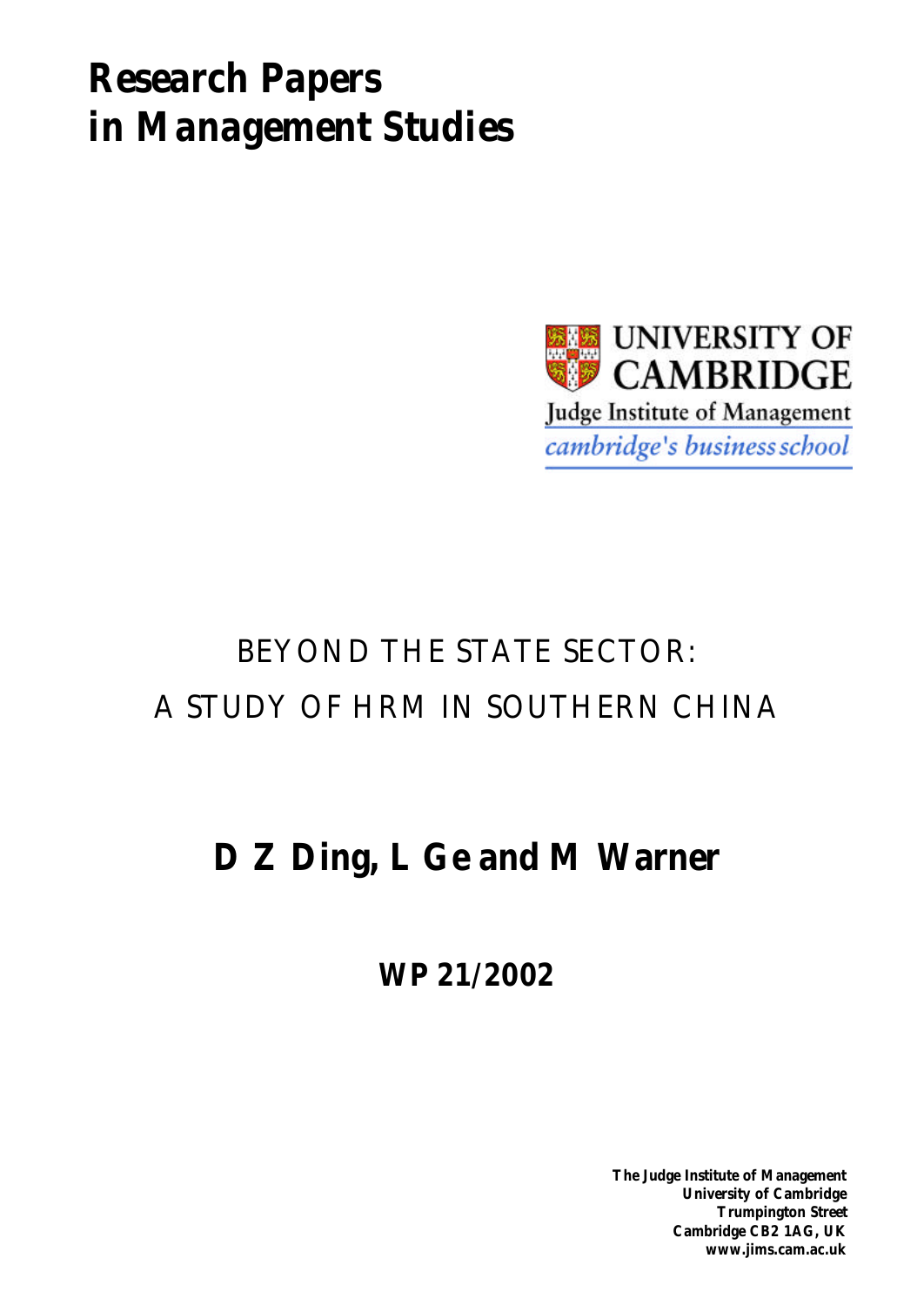These papers are produced by the Judge Institute of Management, University of Cambridge.

The papers are circulated for discussion purposes only. Their contents should be considered preliminary and are not to be quoted without the authors' permission.

## BEYOND THE STATE SECTOR: A STUDY OF HRM IN SOUTHERN CHINA

## **D Z Ding, L Ge and M Warner**

## **WP 21/2002**

Accepted for publication in *International Studies in Management and Organization* 2003

Daniel Z Ding **Lan Ge** City University of Hong Kong City University of Hong Kong

Department of Marketing Department of Marketing Email: mkding@cityu.edu.hk Email: mkgelan@cityu.edu.hk

> M Warner Judge Institute of Management University of Cambridge Tel: +44 (0) 1223 339700 Fax: +44 (0) 1223 339701 Email m.warner@dial.pipex.com

Please address enquiries about the series to:

Research Support Manager Judge Institute of Management Trumpington Street Cambridge CB2 1AG, UK Tel: 01223 339700 Fax: 01223 339701 E-mail: research-support@jims.cam.ac.uk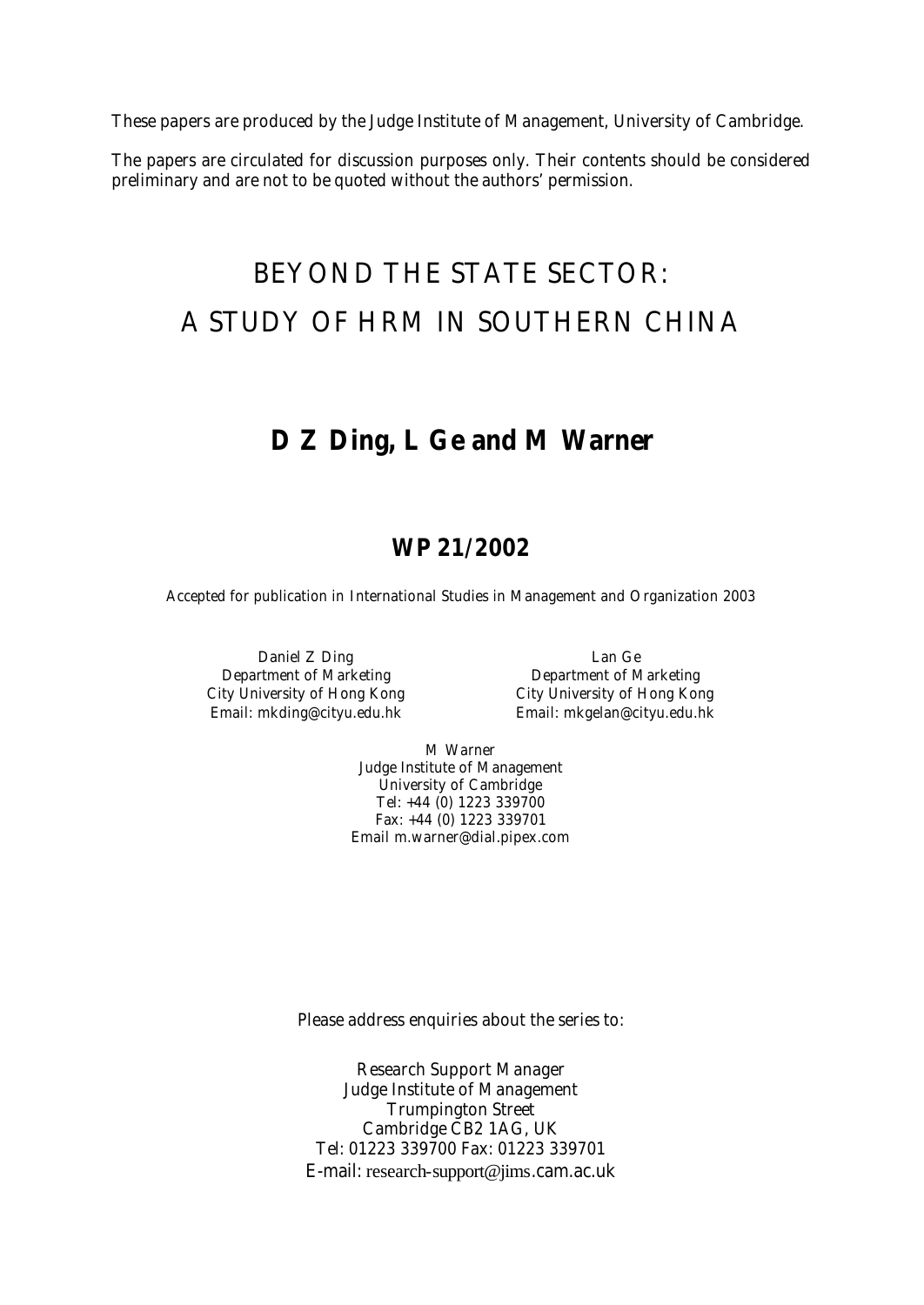## **BEYOND THE STATE SECTOR: A STUDY OF HRM IN SOUTHERN CHINA**

*Daniel Z. Ding Department of Marketing City University of Hong Kong Email:* mkding@cityu.edu.hk

*Lan Ge Department of Marketing City University of Hong Kong Email:* mkgelan@cityu.edu.hk

*Malcolm Warner The Judge Institute of Management University of Cambridge Trumpington Street Cambridge CB2 1AG United Kingdom Email*: m.warner@dial.pipex.com

December, 2002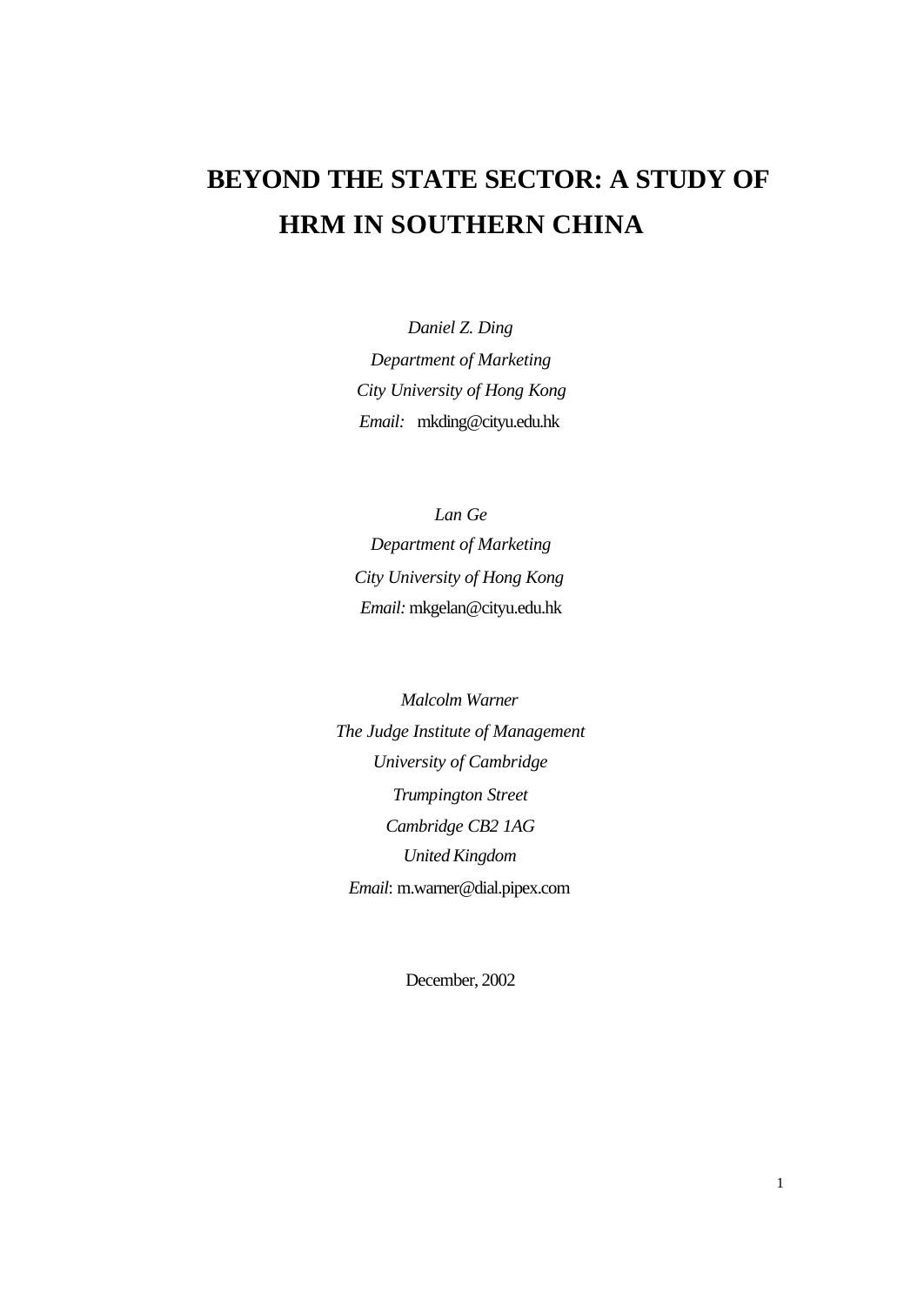## **BEYOND THE STATE SECTOR: A STUDY OF HRM IN SOUTHERN CHINA**

#### ABSTRACT

The nationwide radical restructuring of ownership and corporate governance in the PRC in the 1990s has led firms to adopt more market-oriented, modern HRM systems. This article examines the evolution of HRM practices in twenty Chinese township and village enterprises (TVEs) located in Southern China. The findings of the study reveal how HRM practices have developed in response to the challenge of an increasingly competitive environment, as firms further clarify property-rights relations and formalise their corporate governance structures.

#### KEYWORDS

Town and village enterprises; corporate governance; economic reform; property rights reform; human resource management; industrial relations; labour-management relations; rewards systems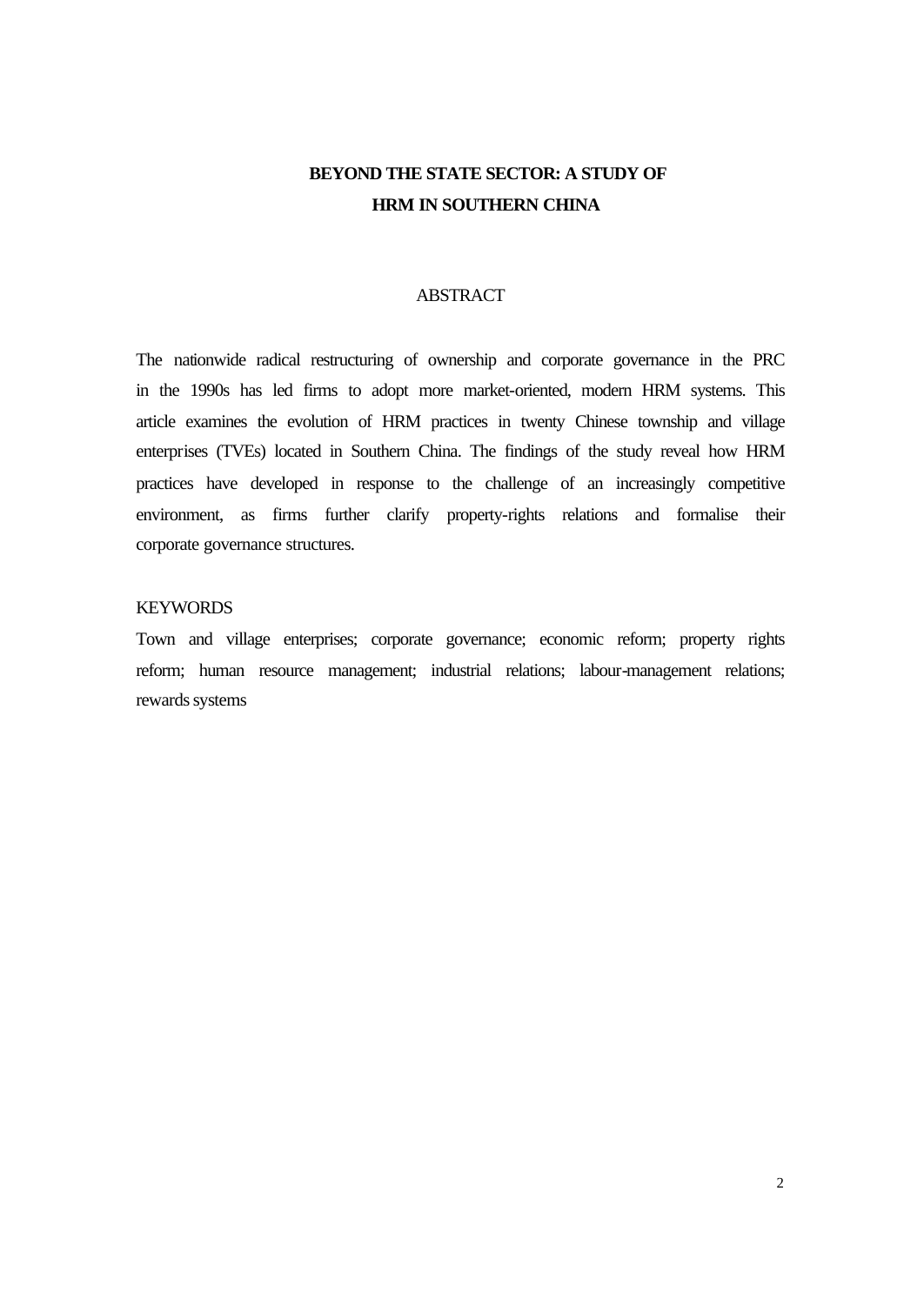## **BEYOND THE STATE SECTOR: A STUDY OF HRM IN SOUTHERN CHINA**

#### **Introduction**

One of the important outcomes of the successful economic reform in China over the last three decades is the emergence of a flourishing non-state sector, which greatly out-performed the state sector and contributed substantially to the record-high economic growth. When China embarked on market-oriented economic reform in 1978, stateowned enterprises dominated all industries, contributing seventy-seven percent of gross industrial output (see Table 1). Since then its share had been shrinking, as the industrial output of the collectively owned enterprises (COEs), private enterprises (PEs) and others expanded rapidly. By the end of 1999, enterprises of ownership type other than SOEs contributed nearly eighty percent of China's gross industrial output, a remarkable achievement brought by the reform. In this study, we will examine the diversification of ownership structure and property rights reform and accompanied human resource practices in non-state firms, especially in township and village enterprises (hereafter referred to as TVEs).

By the end of 2000, China had 20.84 million TVEs, contributing a total of 2.7156 trillion yuan in added value in 2000, approximately 30.4 percent of GDP (see TVE 2002 report). The official statistics show that TVEs grew at an annual rate 9.14 percent, 1.1 percent higher than growth rate of GDP at the same year. Employing a labour force of 128.2 million, TVEs remitted 199.6 billion yuan in tax payment, accounting for 15.8 percent of China's total tax revenue. Compared to two decades ago when TVEs' contribution to the national economy was insignificant, TVEs have become a major source of government revenue and an important vehicle for absorbing surplus rural workers. The fast growing TVE sector has played an essential role in supporting agricultural production in infrastructure, equipment and capital, and in raising the income level of rural residents.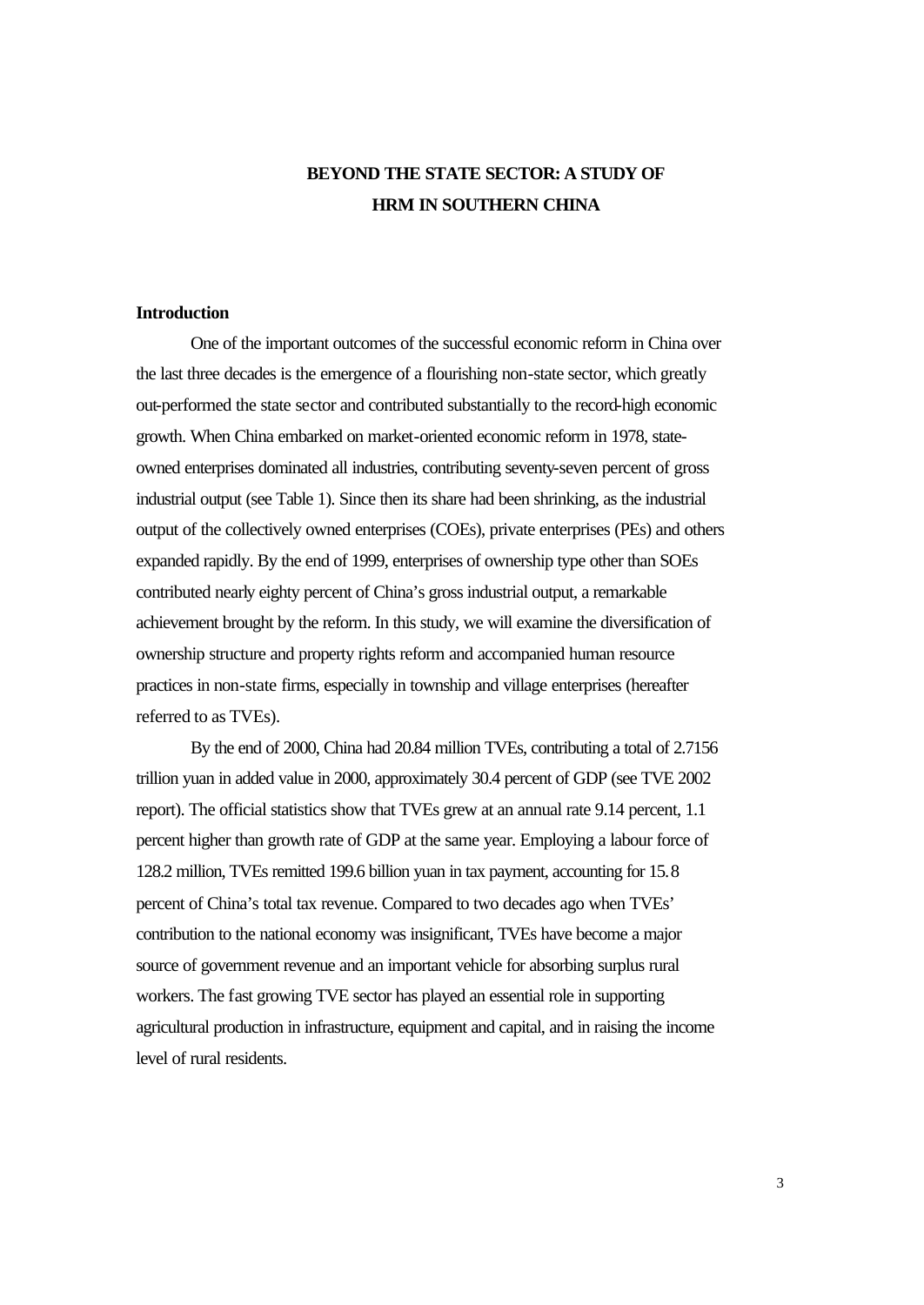#### **Background**

In accordance with The Law of PRC on Township Enterprises, which came into effect on January 1, 1997, Township and Village Enterprises are "the different types of enterprises that are established in townships (including the villages under their jurisdiction) with *the bulk of capital* being invested by the rural economic collectives or farmers...". Here, *the bulk of capital* means more than fifty percent, or if less than fifty percent, enough to play a holding or dominant role. However, the nature of the TVE and the forms of their institutional governance have been the subject of debate (Byrd and Lin 1990; Kornai 1992; Chang and Wang 1994; Naughton 1994; Bowles and Dong 1999). Kornai (1992) noticed that many rural collective enterprises are *de facto* private enterprises, while other researchers (Weitzman and Xu 1994) claimed TVEs as vaguely defined cooperatives, which are far from having a well-defined ownership structure. Naughton (1994) and Rawski (1995) emphasised the TVG's role in TVEs, even though after property rights reform in 1990s, some TVEs had been transformed into joint shock cooperatives, where shares originally held by TVG were sold to TVE employees and managers or community residents. In many cases, TVGs continue to hold a minority stake in the partially privatised TVEs (Che and Qian 1998).

The rapid expansion and growing role of TVEs in the Chinese economy has attracted a number of researchers (for example, Byrd and Lin 1990; Chang and Wang 1994; Ho 1994; Weizman and Xu 1994; Naughton 1994; Putterman 1997; Luo et al. 1998, 1999; Jin and Qian 1998; Zhang 1999; Peng 2001), who explored the possible explanations for TVEs' historical success. Although TVEs in general adopted low-tech production methods and obtained technical expertise from SOE skill spillovers (Peng, Zucker and Darby 1997), there is consistent evidence that TVEs outperformed SOEs in productivity growth (We 1995; Jefferson 1999). Some researchers attributed the TVEs' success to external factors, such as the shortage of major product-markets in 1980s in China, the availability of cheap labour, tax concessions, and distortions in state industries (Byrd and Lin 1990; Ho 1994; Naughton 1994). Others noted that TVEs represent an efficient institutional adaptation to reform, for examples, TVEs' institutional structure that facilitates cooperation through implicit contracts among community members (Weizman and Xu 1994); the inter-organisational relationship between TVEs and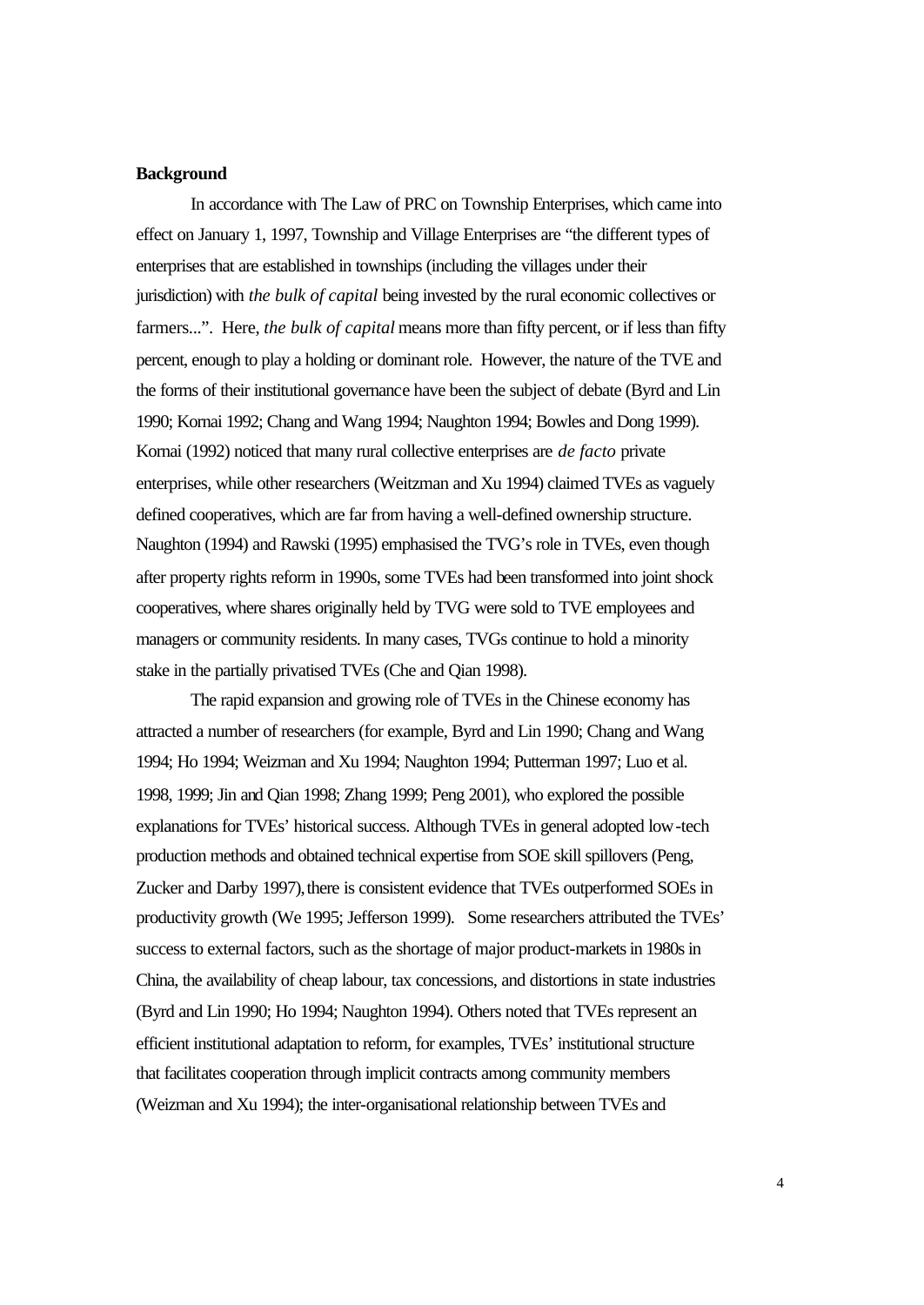Township and Village Governments (TVGs) (Jin and Qian 1998; Zhang 1999); and TVEs' capability to adapt and configure their strategy in response to the external competitive environment (Luo *et al.* 1998, 1999).

 However, to date, few systematic studies have been carried out to examine HRM practices as an important factor contributing to TVEs' performance, with only a couple of exceptions (Chow and Fu 2000; Ding *et al.* 2001). This study aims at the exploration of how HRM practices have evolved in TVEs in response to changes in corporate governances brought by the property-rights reform, building on our earlier 'pilot' study and using a bigger sample. It attempts to answer the question that as firms move toward clearer property-rights relations and more formal institutional structures, to what extent the recruitment, rewards, performance evaluation, and labour relations, etc. have been affected and changed.

#### **Methodology**

Field studies were carried out over a period from November 1999 to March 2001. One hundred firms in Guangdong province in south China were randomly chosen from the Chinese Enterprise and Product Database provided by the China Infobank Company and contacted by one of the co-authors. After several rounds of phone-calls and faxes, twenty firms agreed to arrange company visits and interviews. Two co-authors and three research assistants conducted all the field interviews. In order to keep our data updated, those firms interviewed early were revisited or re-contacted by phone in March 2001. A protocol for field study was designed and followed by all the interviewers as the guideline. An open-ended questionnaire was used during the interviews and a detailed company report drafted for each case afterwards. In order to get a relatively complete view of the firm, we interviewed not only the general manager, but also functional managers and department heads, even line workers where appropriate, when we visited their workshops and production lines. Archival material such as the company brochure and newspaper was also collected.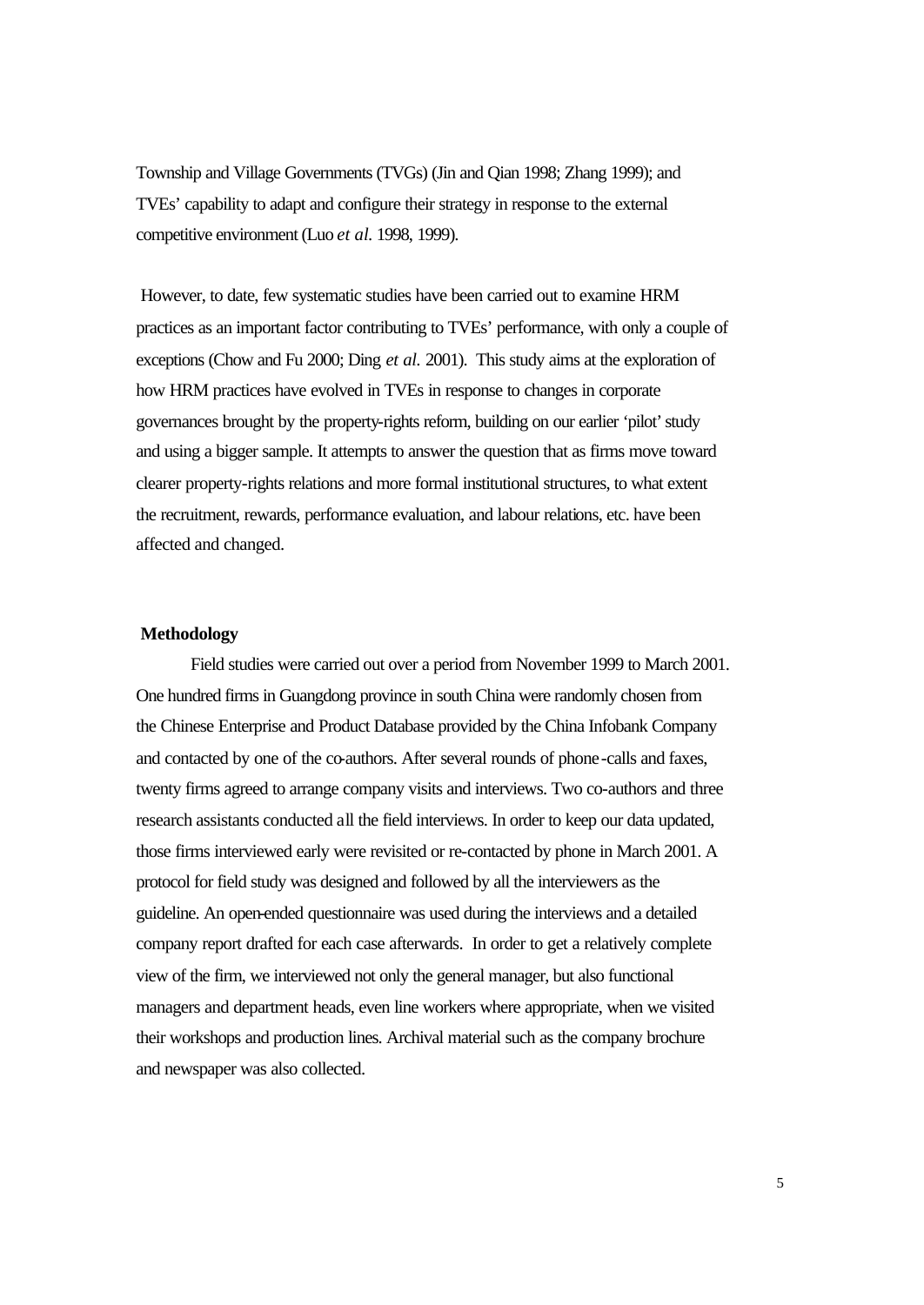All the firms selected were located in Guangdong province, and mainly in the three most prosperous cities, i.e. Nanhai, Dongguang and Shunde. Nanhai city is close to Guangzhou, the capital of Guangdong province. Dongguang and Shunde are well known for their proximity to Hong Kong and their well-developed infrastructure, which has attracted numerous foreign firms to invest in the region.

All the firms selected were manufacturing companies located in a range of industries. The firm size ranged from small, with only fifty employees, to very large, with over 30,000 employees (for a detailed description of the industrial distribution and major characteristics of each firm, see Table 1). Although these firms were founded in various years, from 1950s to the early 1990s, they all went through different stages of property rights reforms. They varied widely in their governance structures and human resource management practices, which we discuss in the following sections.

#### **Empirical Data**

#### *Current Ownership Type and Managerial Incentive System*

All the firms we selected were originally set up and fully owned by the local township and village governments (TVGs). With the expansion of the enterprises and changing competitive environments, most of the TVEs have undergone property rights reform of various kinds, resulting in a variety of ownership and governance forms, including responsibility systems (*ze ren zhi)*, collateral or non-collateral contracting (*di ya cheng bao* or *wu di ya cheng bao)*, joint stock and publicly listed stock companies (*gufen gongsi* and *shangshi gongsi)*. The current ownership and governance types of the twenty cases are listed in Table 2.

*Responsibility System (ze ren zhi)* Two firms have adopted a responsibility system, accounting for ten percent of the total set of firms selected. The major characteristics of the responsibility system are reflected in the case of *Li Feng Industrial Ltd.*, which mainly produces high-quality paper products for OEM (Original Equipment Manufacturing) clients from Hong Kong and Taiwan. The final products are exported to the US market. Up to now, the local township government has invested RMB1.79 million in Li Feng, which is under the direct jurisdiction of the township industrial bureau, a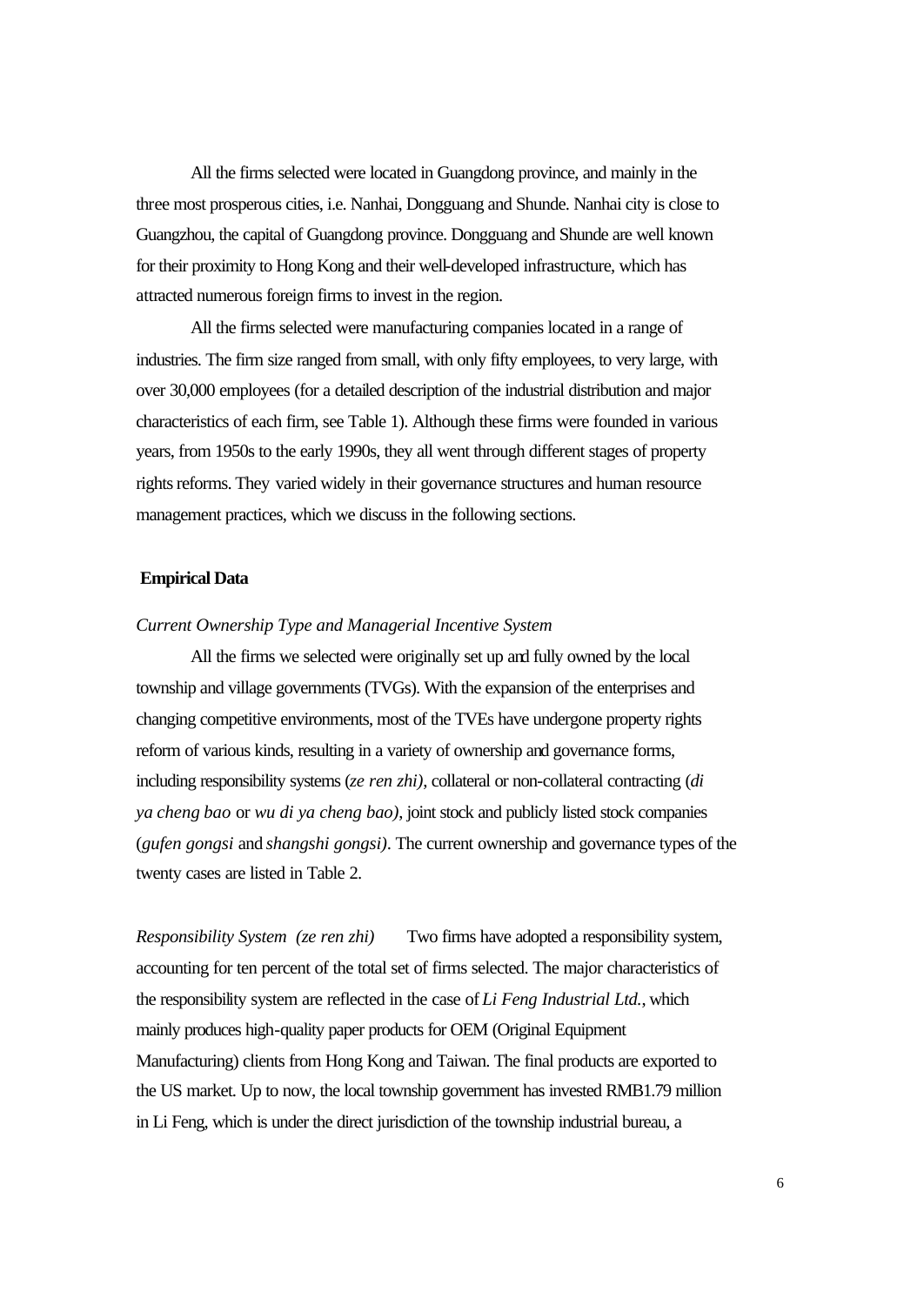government institution of the TVG in charge of the local economy. At the beginning of each year, the township industrial bureau sets production and profit goals for *Li Feng* based on the performance of the previous year and the forecast of the market, holding the general manager accountable for the achievement of these goals. Under the responsibility system, the income of the general manager is directly linked to achieving the pre-set goals. In 2000, the successful general manager of *Li Feng* received approximately 80,000 y*uan* (annual income plus the reward for the increase in profit).

#### *Lease-Contracting (zuning hetong)*

Among our twenty cases, there are two firms under the form of lease-contracting, namely collateral and non-collateral contracting, as found in *Qiao Hong Co. Ltd.* and *Da Li Corp.* respectively. In 1995, the general manager of *Qiao Hong*, Mr. Deng, signed a five-year contract with the local TVG (i.e. the Qiao Tou Town government). The contract stipulated that Mr. Deng had the full right to use the existing plant and equipment of *Qiao Hong*, but was not allowed to sell them. In exchange, *Qiao Hong* needed to submit a 5 million annual contract fee to the local government, with his four-floor house (valued around RMB2 million) as collateral. If the operation was successful, the contract was renewable.

#### *Joint Ventures (heziqiye)*

Three out of twenty case firms formed joint ventures (JVs) with foreign companies: *Nikemei* with a US firm, *Shen Zhou* with a German firm, and *Tang Jia* with a Hong Kong firm. All the three companies were set up before 1980, and formed JVs in the 1990s. The foreign partners in all three firms are the majority-shareholders and have *de facto* managerial control. The major objective of TVEs is to enter into strategic alliances with foreign firms to seek foreign investment, introduce advanced production equipment, update products, and build up management expertise. One company, *Nikemei*, imported advanced pharmaceutical production equipment to produce new generations of antibiotics for the Chinese market. The other firm, *Shen Zho*, appointed a German as the general manager in charge of company operations. In all the three cases involving foreign investment, the foreign partners have dominant decision power in terms of product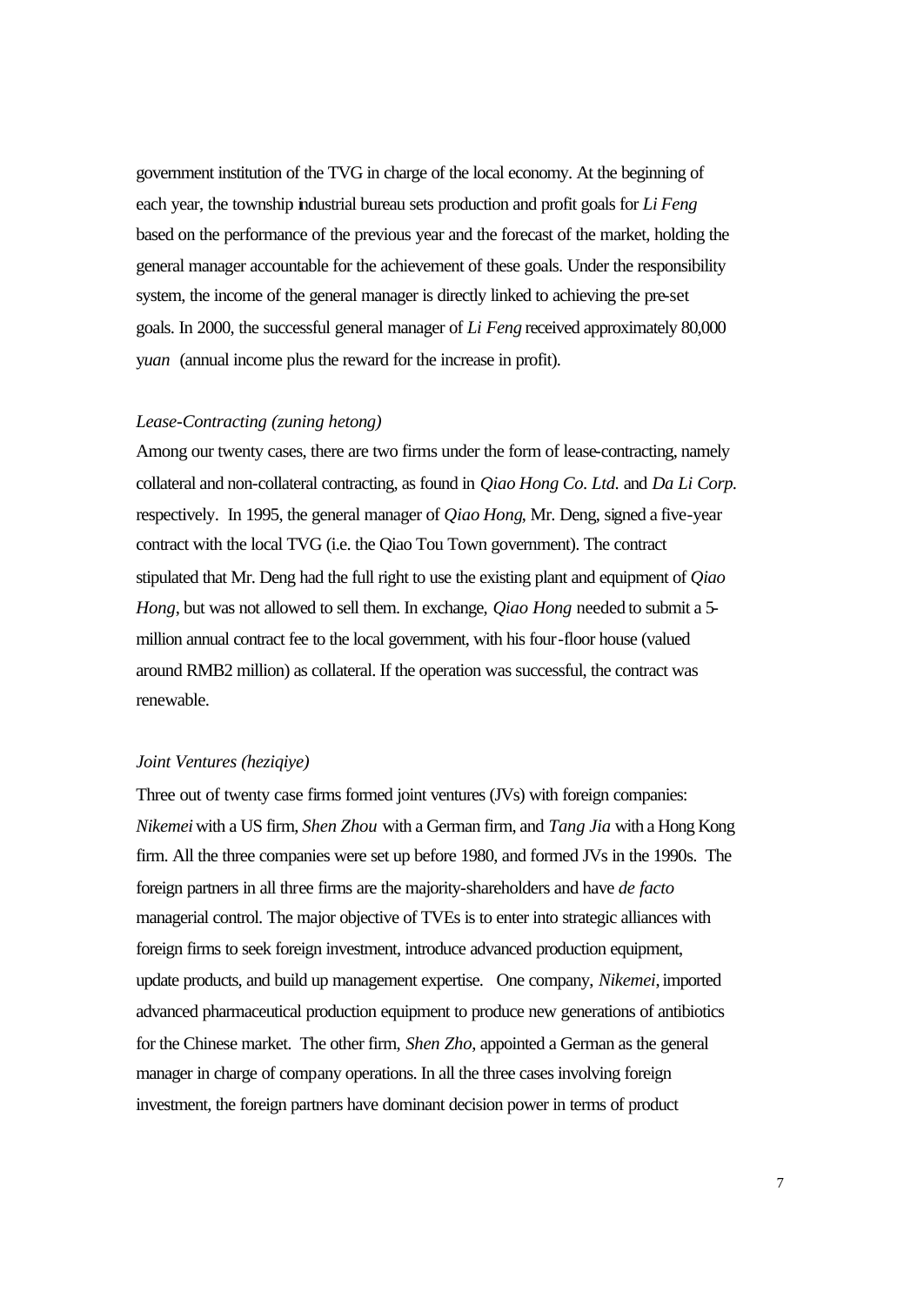development, technology and quality control, as well as accounting and treasury. The Chinese partners being interviewed, as minority shareholders, expressed their concern that they lacked effective means to monitor and control the behaviour of their foreign partners.

#### *Joint-Stock Company (gufen gongsi)*

There are twelve firms that have been transformed into joint-stock companies, accounting for sixty percent of the total. They can be classified into three types based on the structure of share distribution. The first type includes firms in which the TVG holds 50 percent or more of the company shares, with the remaining shares mainly distributed among the managerial staff. There are three cases that fall into this category, namely *Nan Hai, Hong Jian* and *Long Ji*. Although the local government is the largest shareholder in each firm, all the three general managers noted that the local government in fact did not intervene in the daily operations of the company. The general manager of *Hong Jian* told us that after the property rights reform, managers holding a relatively higher percentage of company shares have a higher incentive but feel more pressure than before. However, their line workers have not changed significantly their attitudes toward work after the property rights reform, since they have only a very small share or even no share.

The second type is firms in which the majority shares are held by several important managerial staff, usually the general manager, deputy general managers and chief engineer. The majority company share can be equally or unequally distributed among the major shareholders. For example, in *Pan Yu* each of the five major shareholders has a twenty percent share, while in *Nature Food*, the general manager has fifty percent share, and technical managers have fifteen to thirty percent.

The third type of the joint-stock firms are those in which one person (normally the general manager) holds the majority share. Among our eighteen cases, four belong to this category, i.e. *Hey Quey, He He, Fu Hao* and *Xin Guan*. In all the four cases, the general managers have at least ninety percent of the share. These general managers have full, actual control of the company and they distributed the remaining small percentage of the shares to key personnel in the company (e.g. technical manager and marketing personnel)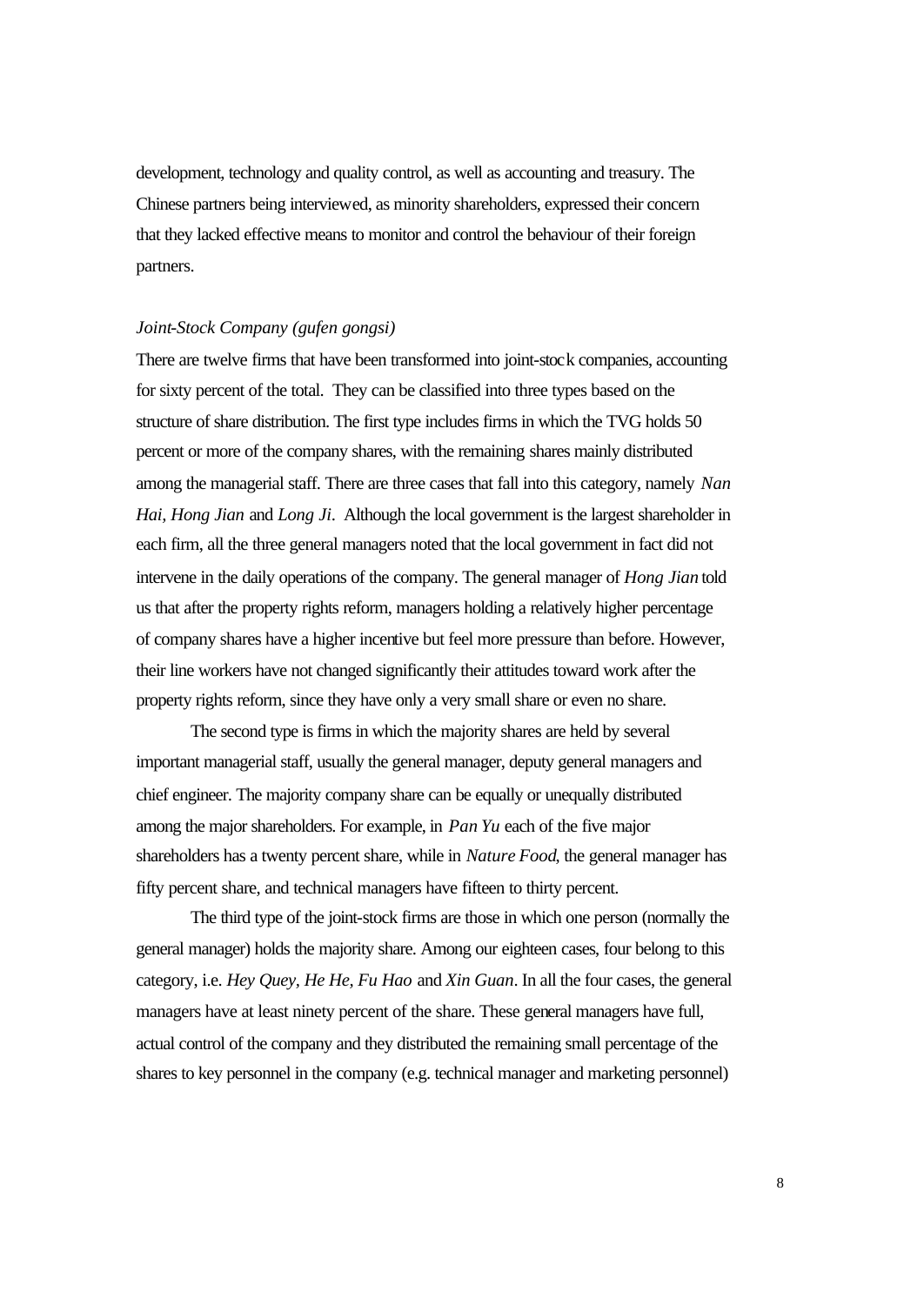as incentives. According to these general managers, the TVGs simply sold out the whole company to them and withdrew their interest completely.

#### *Publicly Listed Company (shangshi gongsi)*

Among our twenty selected firms, *Midea* is the only one publicly listed on the Shenzhen Stock Exchange since 1993. Starting from an initial capital of RMB 5000 and 23 employees in 1968, *Midea* has developed into one of the largest home appliance producers in China, with total assets of over 5.7 billion and with more than 30,000 employees. Currently, the local government holds thirty percent of the total shares, the public sixty percent, and other institutions the remaining ten percent. When asked about the future direction of the firm, the general managers of at least five firms asserted that their companies would like to seek publicly listed status in the future. Being publicly listed on the stock exchange would, on the one hand, bring public capital to meet the needs of the firm's expansion, and on the other, would force the company to formalise its management and accounting systems. Currently, the Chinese financial authority has very tight control on the qualifications of firms to be publicly listed due to the less developed domestic stock market. However, whether this will become the future direction of TVEs needs to be examined.

#### **Human Resource Management**

#### *HRM Functions (renliziyuan guanli bumen)*

Of the twenty firms selected, eight (i.e. *Nature Food, Hong Jian, Xin Guang, Tang Jia, Electronic Tool, Huan Le, Qiao Hong* and *Li Feng*) claim that they do not have an independent human resource department, or even a personnel department. These firms are usually very small. Their administrative department or logistics department would normally take over basic personnel management functions, such as hiring and terminating employees.

Four cases (i.e. *Pan Yu, Sen Ze, Long Ji* and *He He*) said that they had an independent personnel department, which had basic functions such as designing employee posts, proposing recruitment and dismissal, evaluating employee performance and recommending promotion, but the final decision in these functions rests on the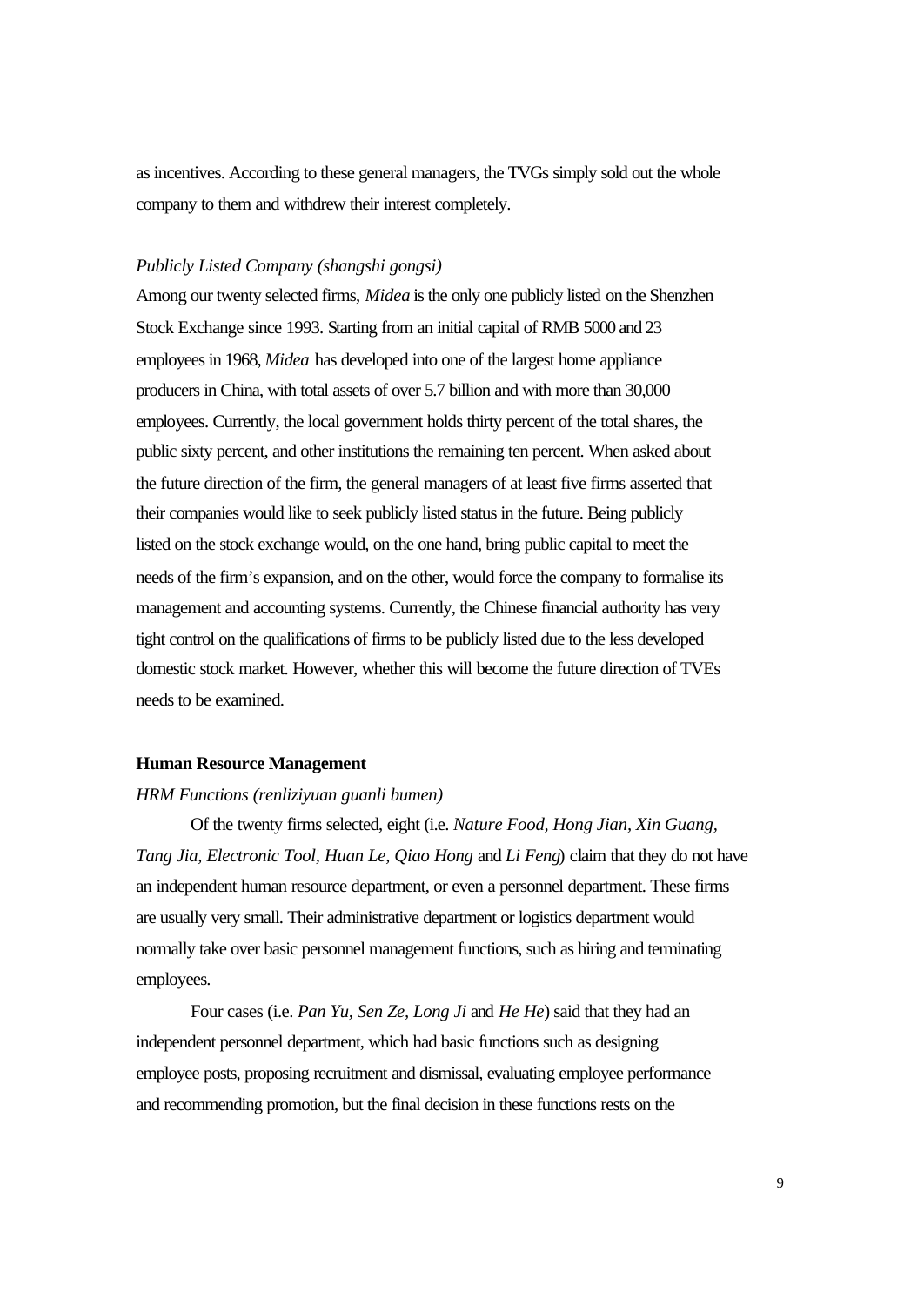general managers. In another five cases (i.e. *Nikemei, Nai Hai, Chang Lian, Da Li* and *Fu Hao*) there were independent departments that were described as human resource management *(renliziyuanbu)*, but we found that their functions were similar to personnel departments (*renshibu*) in the above four cases. The limited authority of human resource managers over HRM decisions severely restricted the roles they played, so that they would always report everything to the general manager.

In our twenty cases, only three firms (e.g. *Shen Zhou, Midea* and *Hey Quey*) had a human resource department in true sense. Although they were diversified in terms of ownership type and governance structure, with one JV, one joint-stock company with personal-majority shares, and one publicly listed firm, all the three were large firms with over 2,000 employees. The largest one, the publicly listed company, had more than 30,000 employees. They set up clear procedures for the human resource department granting human resource managers full authority to make decisions in their domain. In these firms, usually a deputy general manager or a board of directors in charge of the HRM function was directly involved the formulation of business strategy. The firms believed that human resource management and planning are important parts of the company strategy. For example, in order to adapt to the intensive competition in the home appliance industry and satisfy the future human resource needs of the firm, a "human resource storage program" was launched in *Hey Quey* in 1999 in an attempt to search, recruit and retain experienced managerial and marketing personnel.

#### *Recruitment (zhaopin)*

In general, the selected firms recruited line workers locally and searched for qualified managerial, technical and marketing personnel nationwide. Since all of our cases are located in Guangdong province (one of the most prosperous provinces in PRC), the local average income level is high, and this attracts a large number of cheap migrant workers from other provinces. We found from our interviews that firms recruit line workers more from non-local migrants than from locals. The ratio of local to non-local employees normally is around 3:7. There are extreme cases, namely two small firms (one with responsibility system and one under lease contract) that employed line workers almost exclusively from migrants to keep the operating costs low, with local workers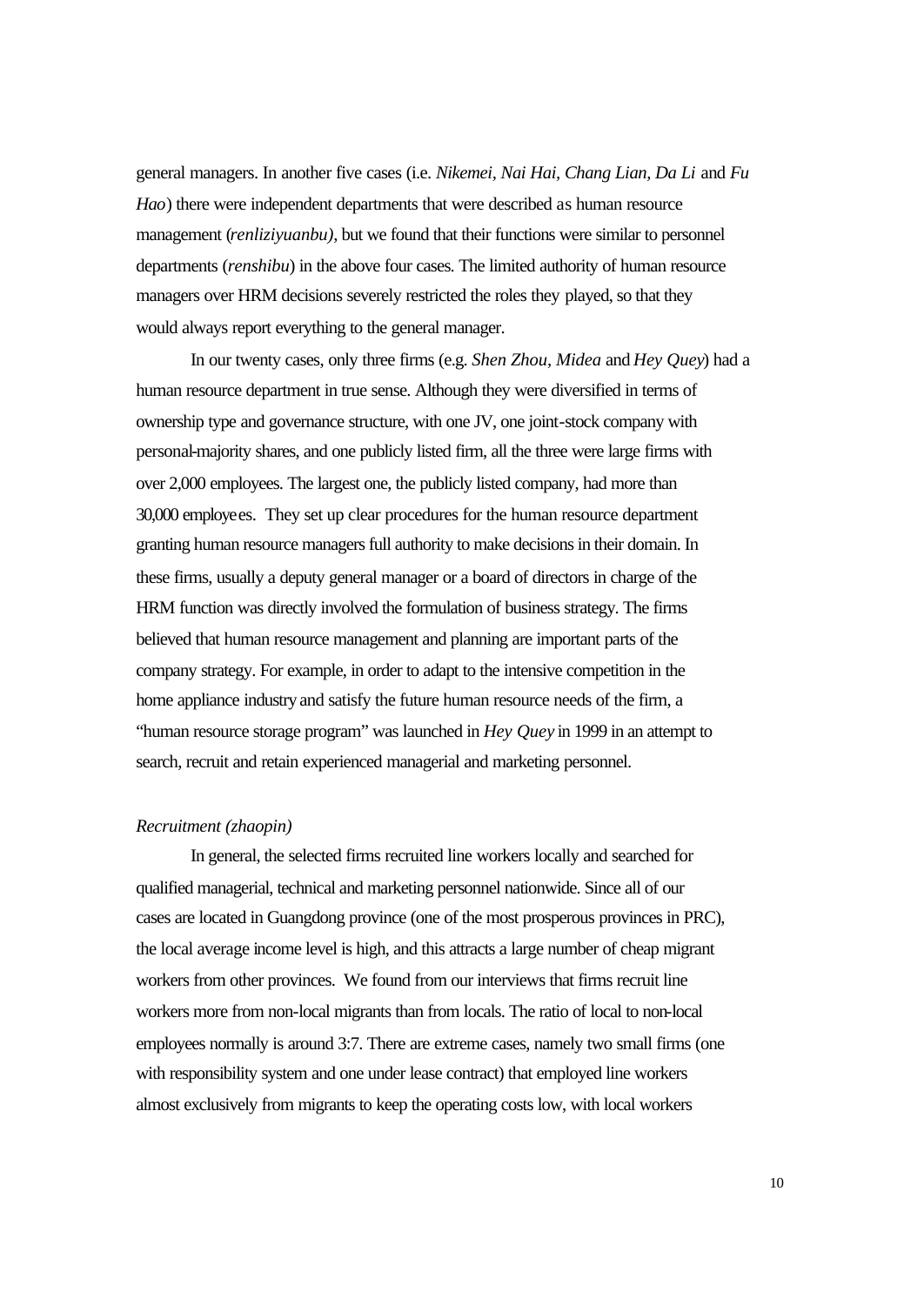accounting for no more than ten percent. On the contrary, the three largest firms (two joint-stock firms and one publicly listed firm) in our study recruited more line workers from locals in order to maintain good relations with the local government.

 Due to the lack of professionals on the local labour market, firms search for experienced or qualified managerial, technical, and marketing staff throughout the country, by posting advertisements in major newspapers and on the internet, recruiting on the campuses of reputable universities, and scanning the databases of Talent Exchange Center (*rencai jiaohuan zhongxin*) in large cities. The larger the size and the more formal the governance structure of the firm, the greater the effort and the larger the scope of the search for professionals. As a result, more than ninety percent of professionals in Midea, the publicly listed firm, are non-local.

Many small and medium-sized TVEs produce a mature product with less sophisticated technology to supply for their market niche. It is rather common for them to hire senior technicians from other firms especially from State Owned Enterprises (SOEs) by offering high salaries (e.g. *Qiao Hong* and *He He*). One company, *Qiao Hong*, hired two technicians from a famous electronic fan producer in Shanghai, and offered them a half million *yuan* reward if they succeeded in developing new products and obtaining the patents. Another firm, *He He*, recruited all twelve of its key technicians from a large sized SOE in Northern China, by offering higher salaries than the SOE, in addition to good accommodation and welfare benefits. The firm also attracted many senior technicians, who retired from the SOE before they reached the prescribed age for retirement.

#### *Training and Development (yuangong peixun)*

Training and development in firms in our sample varied widely in intensity and scope across governance structure and firm size. Of twenty firms, only three cases (e. g. *Tan Jia, Li Feng, and Xin Guan*) said that they did not provide any form of formal training to their employees. The general manager of *Xin Guan* reported that the company only had a simple orientation to help new employees become familiar with company culture, job description, and working environment.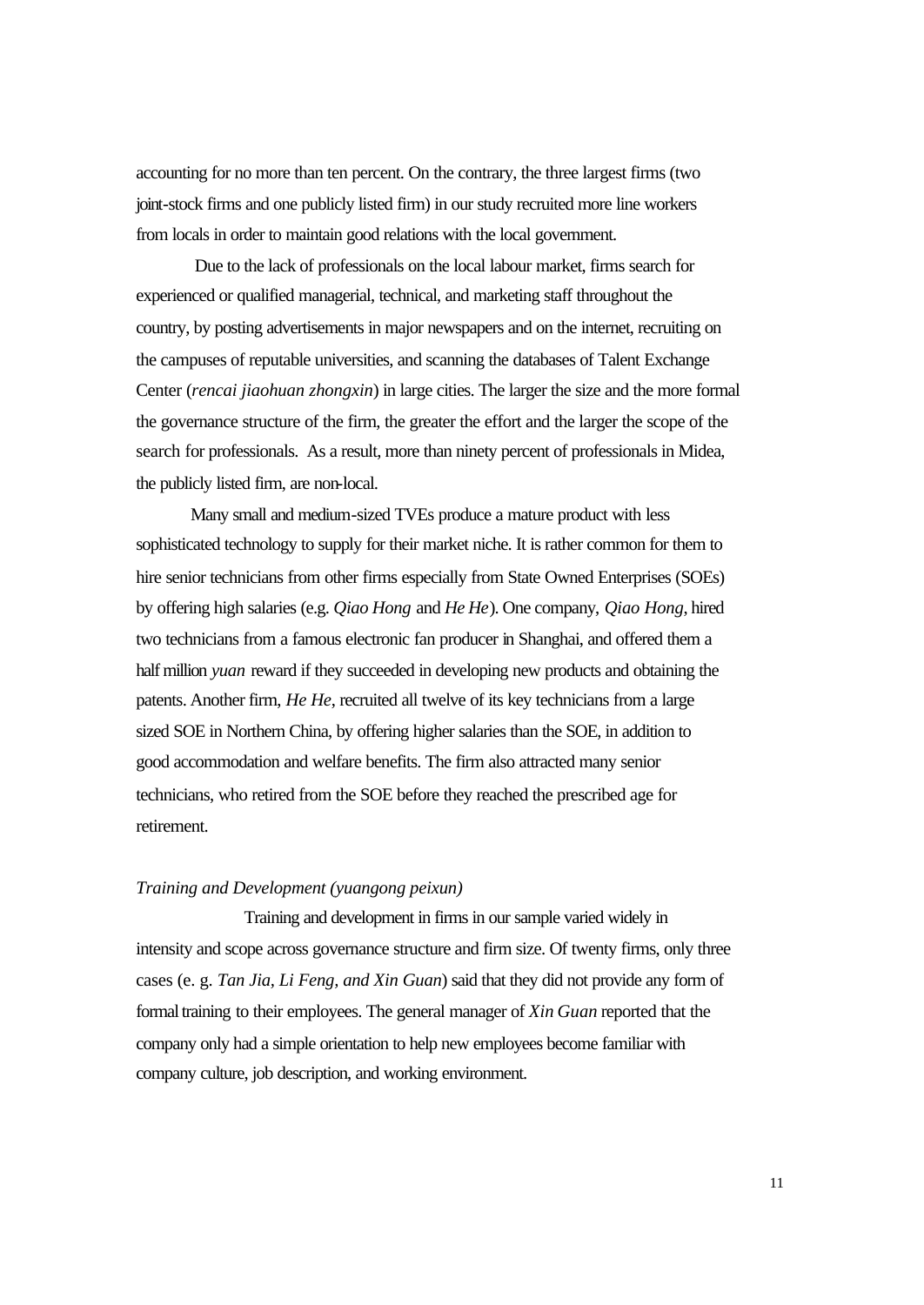The other fourteen cases provided training, ranging from minimal to relatively substantial. While most firms (such as *Shen Zhou, Nan Hai* and *Qiao Hong*) emphasised technical training to ensure employees were capable of fulfilling their production tasks in conformance with standards, others (e.g. *Pan Yu* and *Hey Quey*) spent more resources on the training of managerial staff. If the firms were involved in an industry that is marketing- intensive, special attention is paid to training marketing personnel.

The three largest firms in the sample had the most formal training programs and invested substantially in staff development. They were two joint stock firms and one publicly listed firm. In one company, *Pan Yu*, six functional managers were taking the EMBA course in a famous university in Guangzhou, the capital of Guangdong province, when we conducted interviews in March 2001. *Midea* invited experts from top universities in China to conduct seminars and training courses in the company. It provided incentives for managers at all levels to obtain MBA degrees, and even sent some top managers abroad for training.

#### *Reward Systems (jiangli zhidu)*

In contrast to SOEs, reward systems in TVEs are basically performance-linked from the start. Our study found that piece-rate rewards were still widely adopted by firms whenever performance could be quantitively precisely measured. Reward systems for line workers in TVES in southern China are characterised by a fixed monthly salary with little or no bonus. As one TVE general manager put it, "we have a large pool of migrants available looking for jobs, there is little need to provide bonuses as incentives for workers. The current wage level attracts a sufficient number of migrants to fill our labour needs." On the other hand, marketing performance is considered to be essential to the firm's profitability, the norm for rewarding marketing staff is a system of basic salary *plus* commission, that appeared in most of the firms.

The restructuring ownership and governance structures in TVEs have brought profound and wide-ranging changes in the reward systems for general managers. More and more TVEs have realised that a highly motivated CEO is a critical factor for improving firm performance. A variety of rewards were adopted in such firms that linked TVE general managers' pay directly to firm performance, including floating income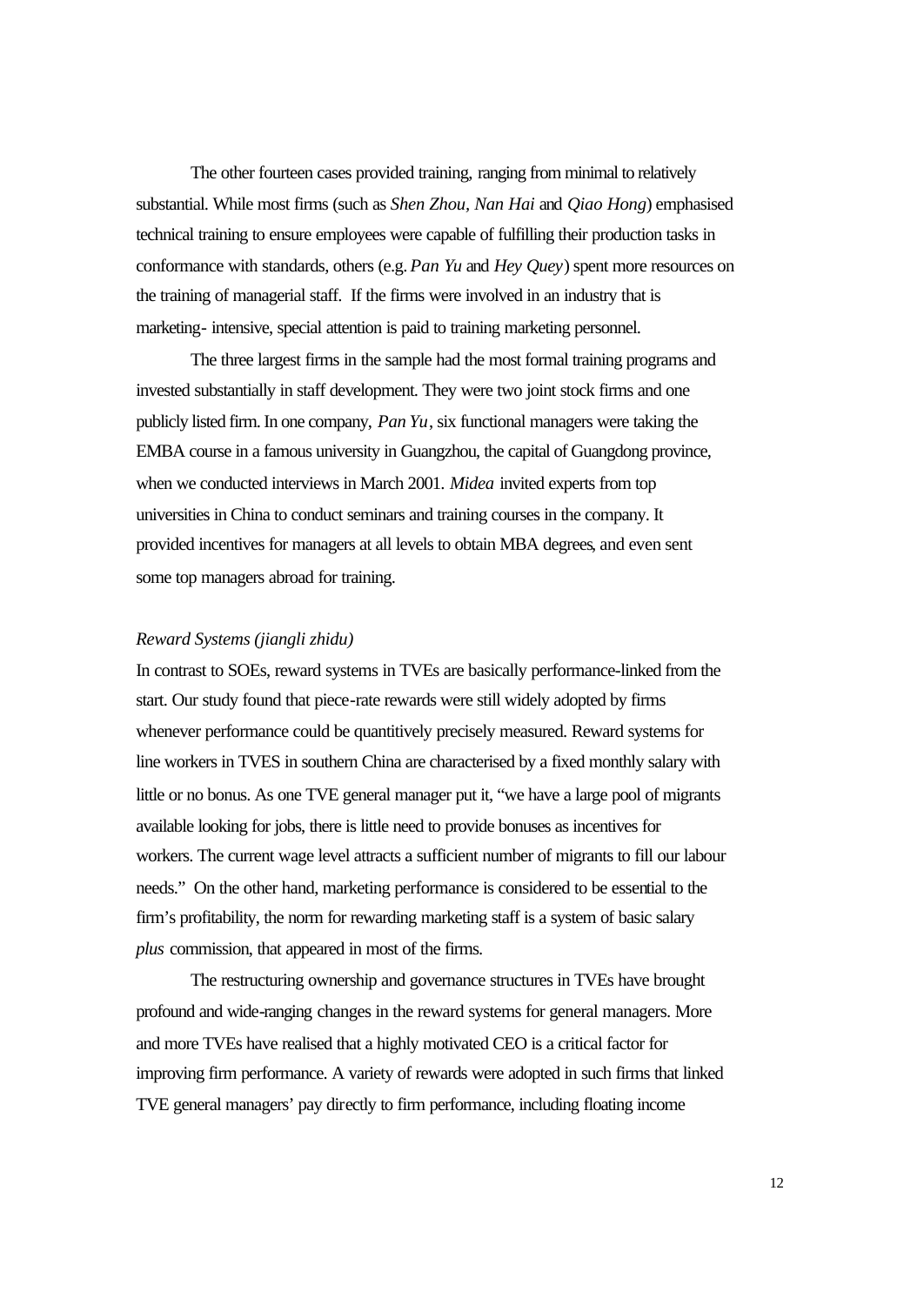(*fudong xinchou)*, annual income (*nianxinzhi)*, basic salary plus annual bonus (*jibengongzi jia nianjiang)* and basic salary plus dividends (*jibengongzi jia guquan)*. We observed a trend to allow general managers to control a large portion of company's residual profits. In the joint stock companies, *Heygey* and *He He*, the general manager held a dominant portion of the company shares. In the publicly listed firm *Midea*, holding a substantial amount of company-shares became an important part of the incentive scheme for managers at senior level, the so-called 'elite share holding system'.

#### *Social Security (shehui baozhang)*

The symptom of "guaranteed lifelong employment" and "cradle to grave welfare" of SOEs before the reforms (Ding and Warner 2001) did not spread to TVEs as they struggled for survival in a harsh competitive environment. While SOEs were deeply indebted in the vast amount of medical and pension obligations, TVEs provided very little social protection for their workers. Since the implementation of the 1994 Labour Law (Ng and Warner, 1998) that, in an effort to set up a nationwide social security system, requires all employers, regardless of ownership type, to contribute to five separate funds (pension, accident and injury, maternity, unemployment and medical funds), TVEs started to abide by the minimum legal obligations.

In our selected firms, most of the TVEs bought various social security funds for their employees according to the regulation of the Labour Law, but the amount of contribution by enterprises varied. According to the General Manager of *Li Feng,* the expense of buying various security funds for each employee is around RMB200, which is a large item of overhead, considering the average monthly salary about RMB600 for a line worker. "Due to the strict law and the frequent inspections from the Commercial Administration Bureau, we (TVEs) have to abide by the labour law, otherwise we will be fined a large sum of money…", claimed the General Manager.

## *Party, Trade Unions and Workers' Congress (dangzuzhi, gonghui,* and *gongren daibiaodahui)*

Due to the fact that general managers of TVES are selected and appointed by the local government, almost all the general managers in our selected TVEs were Chinese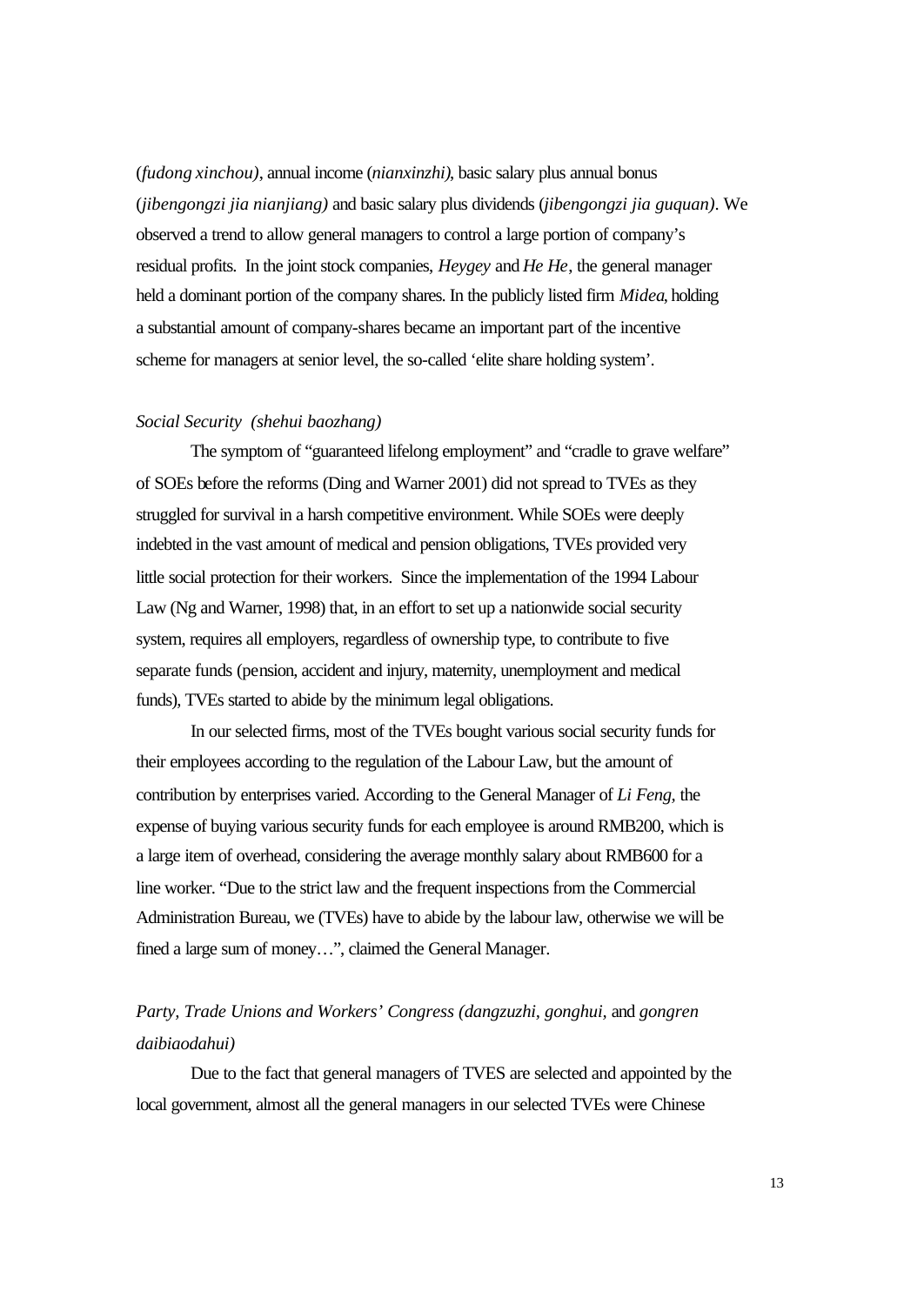Communist Party members, although party organisations played no significant role in enterprise management. Party branches were non-existent in small and medium-sized TVEs. In large TVEs, such as *Midea* and *Heygey*, their role was limited to ideological education. The lower profile of the Party in TVEs is in conformity with the enterprise reform that separated party activities from business operations.

Similarly, the influences of trade unions are found to be negligible in most of TVEs. The All China Federation of Trade Unions (ACFTU) has been granted authority to negotiate collective labour contracts, and protect workers' interests in cases of labour disputes. The newly-revised Trade Union Law, on one hand, brought China closer to the International Labour Conventions and Standards by adopting new amendments to protect the right of workers to organise union and collective bargaining. On the other hand, it reassured that the trade union is under party domination and works for the party by setting the "four cardinal principles"<sup>1</sup> as preconditions (China Labour Bulletin online: 2002-02-28). In most of our selected firms, there were no trade union organisations. In the largest TVEs, such as *Midea, Shenzhou,* and *Heygey*, trade unions played a weak role, organising infrequent recreational and sports activities. Union participation rates ranged from fifteen to sixty percent.

The purpose of the institutional mechanism of workers congresses in SOEs is to enhance workers' role in supervising the management of enterprises by involving it, with the trade union as its executive agent, in the decisions on strategic plans and major issues related to workers' welfare. With a very weak presence of trade unions in the TVE sector, workers' congresses were found to be unpopular in our selected firms, except in a few very large firms, where an annual meeting convened to award model staff and workers was the only significant activity.

#### **Discussion**

l

The nationwide property rights reform in the TVE sector in the '90s brought profound changes in the corporate governance structure in TVEs, which had an impact on

<sup>1</sup> Adhering to the socialist road, upholding the people's democratic dictatorship, abiding by the leadership of the Chinese Communist Party, and adhering to Marxist-Leninism Mao Zedong Thought and Deng Xiaoping Theory" are collectively known as the "four cardinal principles" which are also laid down in the constitutions of the ACFTU and the Communist Party.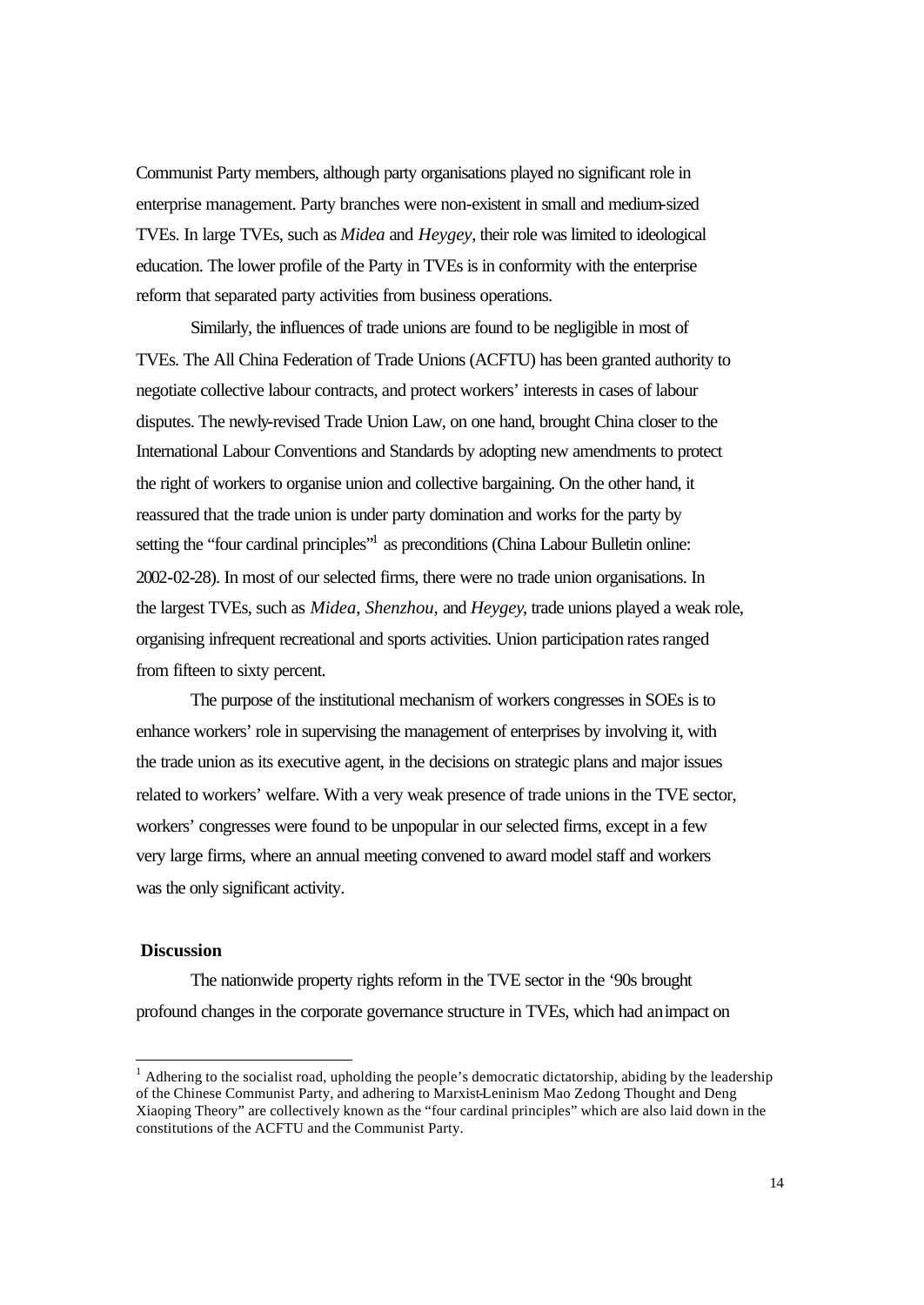the human resource management practices adopted by the firms. The relationship between HRM practices and governance structure in general is depicted in Table 5.

In most TVEs under the responsibility system or lease contracting, there were no independent human resource departments. In joint stock companies with various share structures, HRM functions ranged from partial to full, depending on firm size, technology intensity and characteristics of the product and industry, etc. The large publicly listed firm had a rather formal HRM department with a full range of functions.

There was a general tendency to recruit unskilled line workers from migrants from rural areas or other provinces to keep operating costs low. Only the joint stock company with TVG majority and publicly listed company tended to compromise costs to hire more locals to ameliorate local unemployment pressure.

Training tended to be non-existent or minimum in small firms under responsibility systems and lease contracts. Joint ventures with Hong Kong ownership and joint stock firms with personal majority tended to provide limited training.

In joint ventures, joint stock companies, and publicly listed firms, incentive-based reward systems were adopted, which were linked to performance. Performance evaluation procedures varied, from relatively formal to rather formal.

One of the objectives of property rights reform was to stimulate the motivation of employees. We found the impact of property rights reform on employees' motivation depended on the share distribution within the company. The responsibility and contracting systems were used to link the CEO's reward with company performance, which had few effects on the ordinary employees' motivation. As to the joint stock company, regardless of the types of share distribution (i.e. TVG majority, several person share majority or personal majority), the ordinary employees will have no or a very small percentage of share. Thus the motivation of ordinary employees and their degree of involvement in the management of companies are still very low. According to the general manager of *Hong Jian,* the small percentage of share held by the firm's ordinary employees in fact did not constitute any real incentive. As a result, the majority of ordinary employees were not active and lacked initiative in the management.

Therefore the property rights reform or the share holding system was adopted mainly to increase the motivation of the managing directors. In joint stock firms with a

15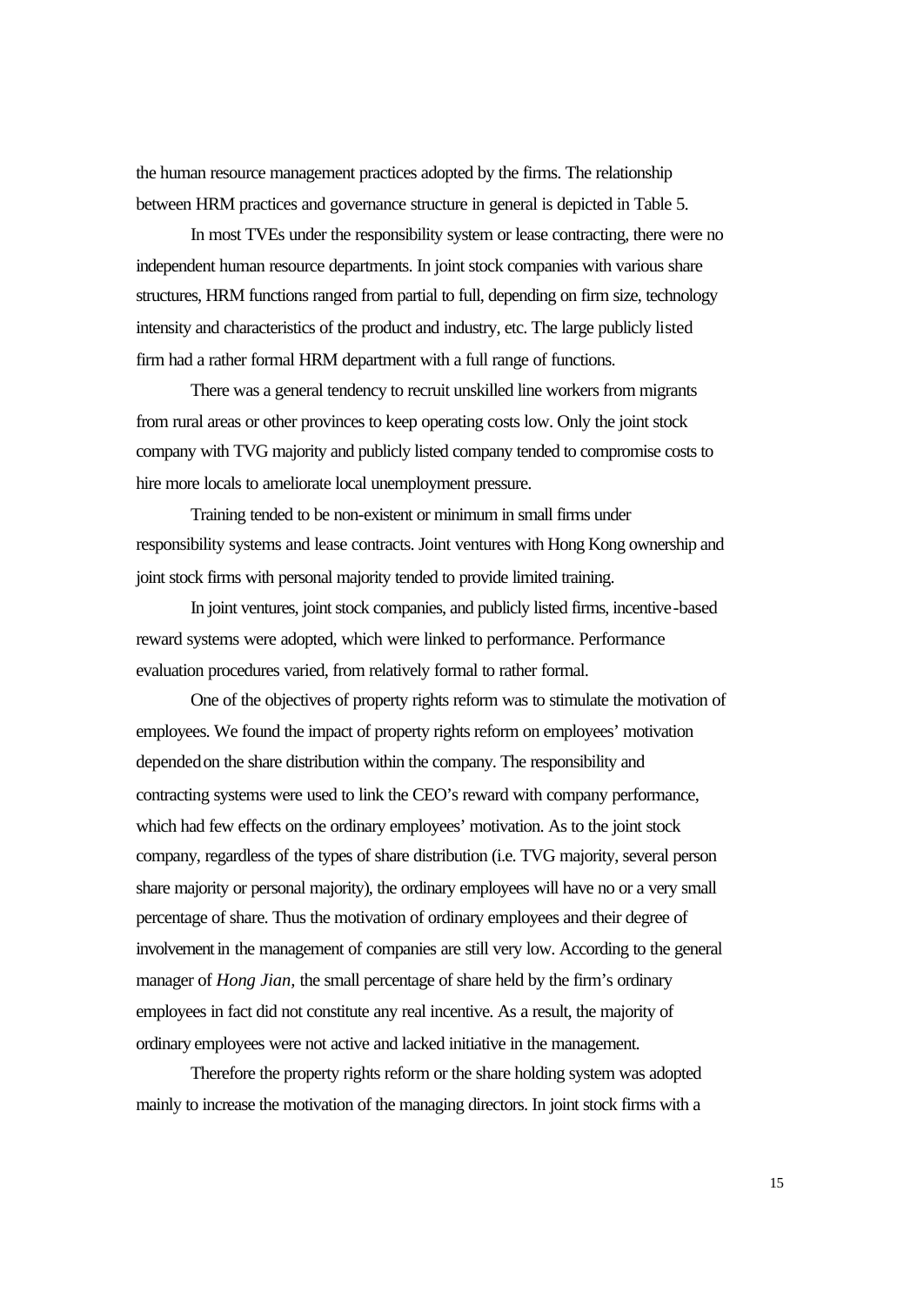personal majority, the general manager, the *de facto* owner of the firm, would give or sell a certain percentage of shares to a small number of key personnel as an incentive to retain them and to make them work harder for the company. *Midea* has institutionalised this practice, in which a small group of top managers (elites) hold the "legal entity share" of the company. The marketing manager of Midea told us clearly that the objective of the "elite share holding system" is to better motivate the managers, who are the core of the company, thus no employee in the company has the right to hold a share.

#### **Concluding Remarks**

Based on the prevailing patterns of HRM practices observed in our selected firms, we conclude by proposing a model of evolution of HRM practices in TVEs (see Figure 2). The firm size is significantly correlated to the formalisation of corporate structure and HRM functions. The larger the firm size, the more formal the corporate structure and HRM functions. On the other hand, as the firm moved to a governance of clearer property rights, ranging from a responsibility system, lease contracting, joint stock companies, to publicly listed firms, it adopted more market-oriented HRM functions, including recruitment, training, reward, and performance evaluation. We believe that the above is a significant contribution to the study of Chinese business organisation and HRM and which will add to the ongoing research in the field.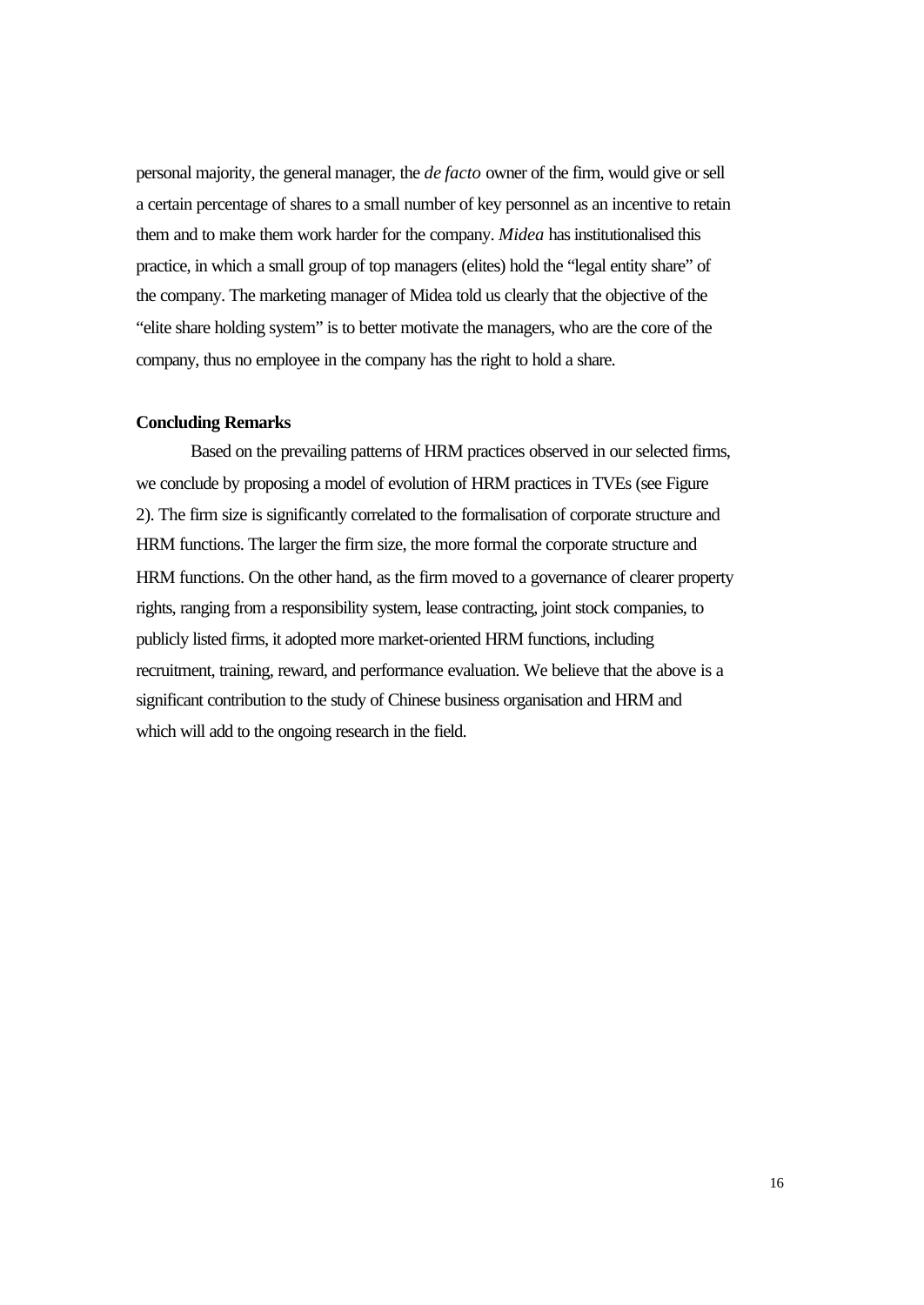#### **References**

Bowles, P. and X. Y. Dong, 1999. "Enterprise Ownership, Enterprise Organization, and Worker Attitudes in Chinese Rural Industry: Some New Evidence", *Cambridge Journal of Economics*, 23: 1-20.

Byrd, W. A. and Q. S. Lin (eds.), 1990. *China's Rural Industry, Structure, Development, and Reform*. Oxford: Oxford University Press.

Chang, C. and S. Ho, 1994. *Rural China in Transition: Non-agricultural Development in Rural Jiangsu, 1978-1990.* Oxford: Oxford University Press.

Chang C. and Y. J. Wang, 1994. "The Nature of the Township-Village Enterprises", *Journal of Comparative Economics*, 19: 434-452.

Che, J. H., and Y. Qian, 1998. "Institutional Environment, Community Government, and Corporate Governance: Understanding China's Township-Village Enterprises", *Journal of Law, Economics, and Organization,* 14(1): 1-23.

Chow, I. H. S., and P. P. Fu, 2000. "Change And Development In Pluralistic Settings: An Exploration Of HR Practices In Chinese Township And Village Enterprises", *International Journal of Human Resource Management,* 11(4): 822-36.

Ding, D.Z., L. Ge, and M. Warner, 2001. "A New Form of Chinese Human Resource Management? Personnel and Labour-management Relations in Chinese Township and Village Enterprises: A Case-study Approach", *Industrial Relations Journal,* 32(4): 328- 344

Ho, S., 1994. *Rural China in Transition: Non-agricultural Development in Rural Jiangsu, 1978-1990*. Oxford: Oxford University Press.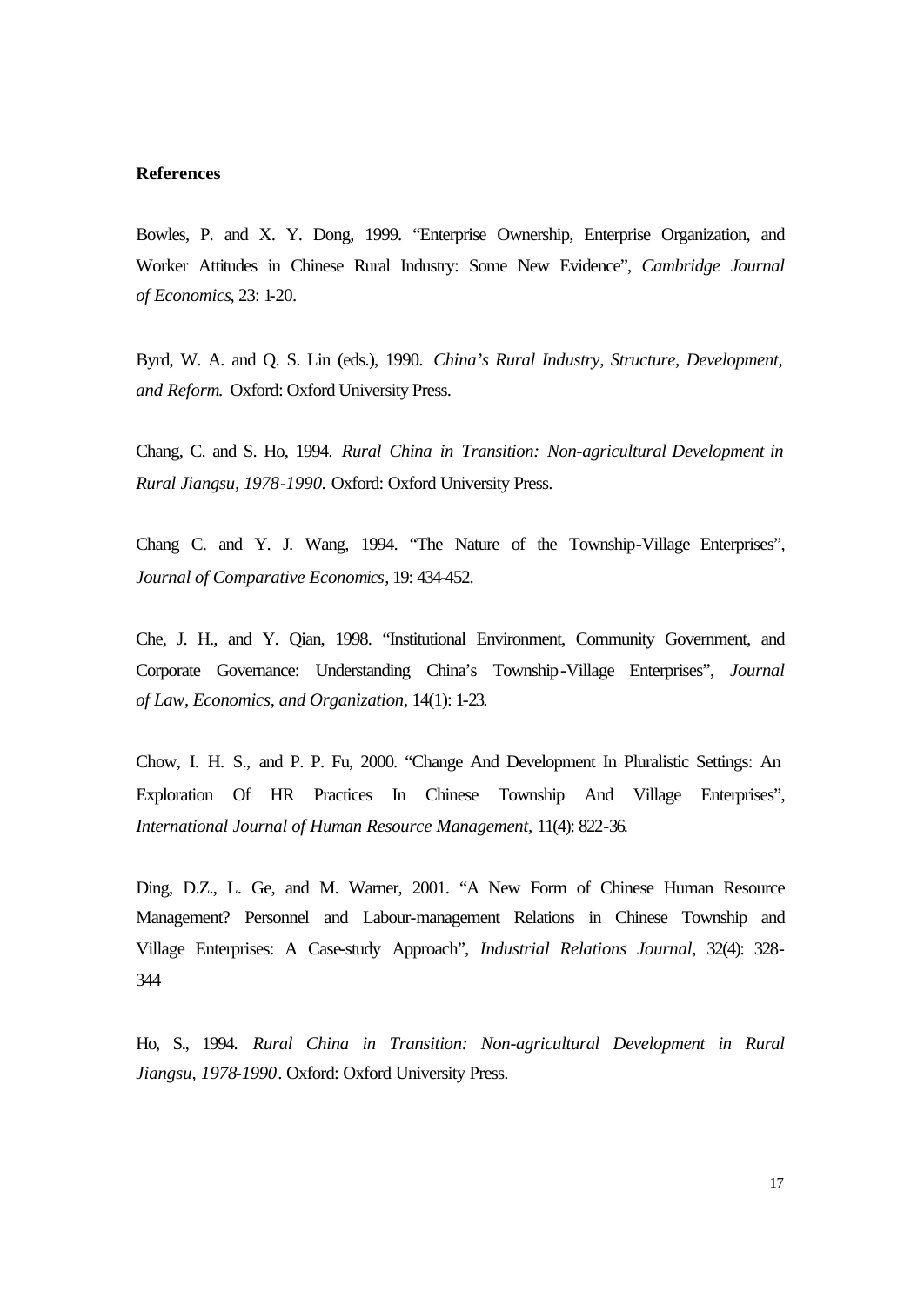Jefferson, G.H., 1999. "Are China's Rural Enterprises Outperforming State Enterprises? Estimating the Pure Ownership Effect", pp. 153-70 in *Enterprise Reform in China: Ownership, Transition, and Performance,* edited by G. H. Jefferson and I. Singh. New York: Oxford University Press.

Jin, H. and Y. Y. Qiang, 1998. "Public Versus Private Ownership of Firms: Evidence form Rural China", *The Quarterly Journal of Economics,* August, 113: 773-809.

Kornai, J. 1992. *The Socialist System.* Oxford: Oxford University Press.

Luo, Y., J. J. Tan and O. Shenkar. 1998 "Strategic Responses to Competitive Pressure: the Case of Township and Village Enterprises in China", *Asia Pacific Journal of Management,* 15: 33-50

Luo, Y., J. J. Tan and O. Shenkar, 1999. "Township and Village Enterprises in China: Strategy and Environment", chapter 1 in Kelley, M., and Y, Luo, (eds.), *China 2000, Emerging Business Issues.* London: Sage Publications, Inc.

Naughton, B., 1994. "Chinese Institutional Innovation and Privatization from Below", *American Economic Review,* 84(2): 266-70.

Naughton, B., 1995, "Growing Out of The Plan: Chinese Economic Reform, 1978-1993," Cambridge University Press.

Peng, Y., 2001. "Chinese Village and Townships as Industrial Corporations: Ownership, Governance, and Market Discipline", *American Journal of Sociology,* 106(5): 1338-70.

Peng, Y., L.G. Zucker and M.R. Darby, 1997. "Chinese Rural Industrial Productivity and Urban Spillovers". NBER Working Paper no. 6202. Cambridge, Mass.: National Bureau of Economic Research, Inc.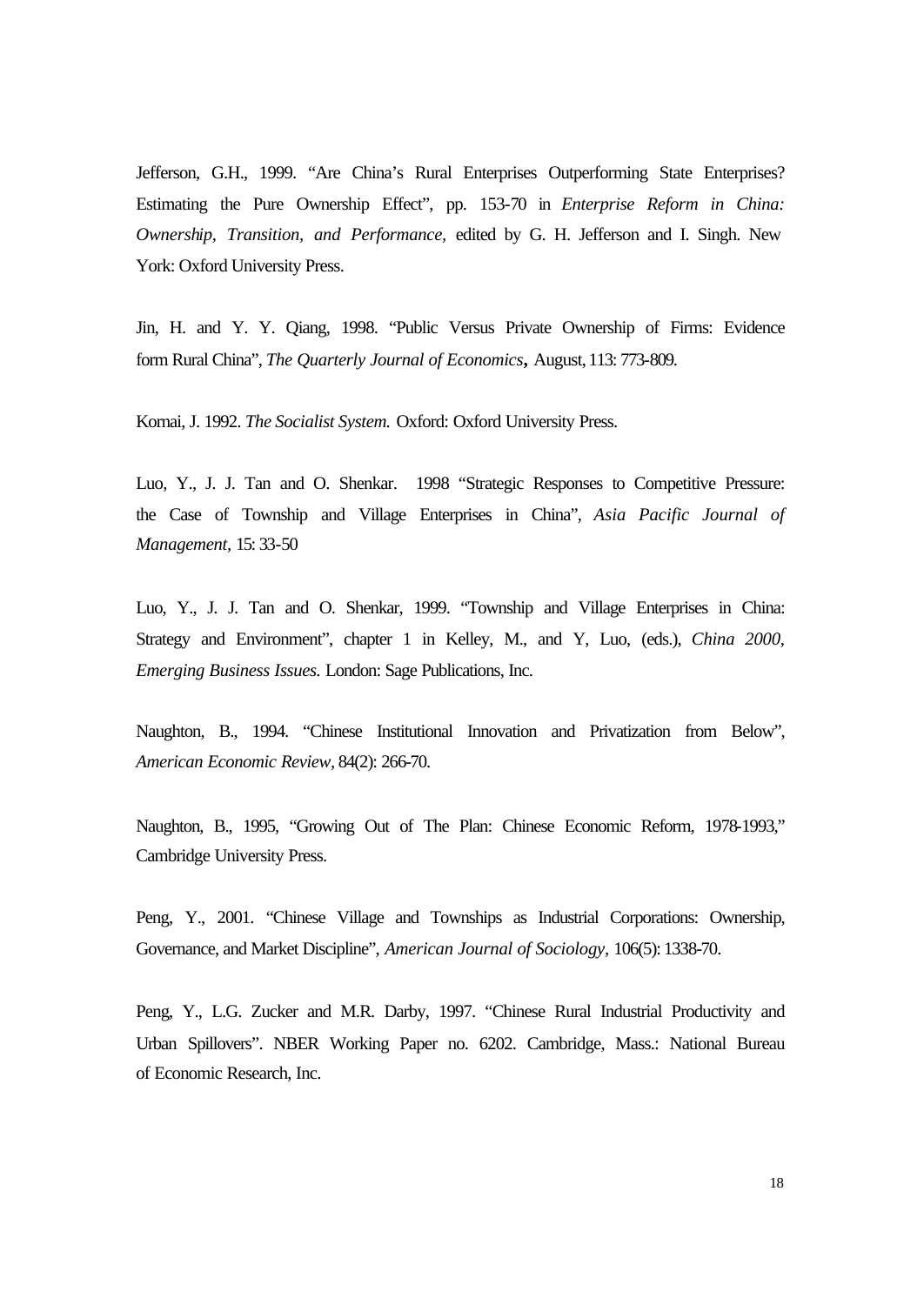Putterman, L., 1997. "On the Past and Future of China's Township and Village-Owned Enterprises", *World Development,* 25(10): 1639-55.

Wang, Y.J., 1994. "The Nature of the Township-Village Enterprises", *Journal of Comparative Economics*, 19: 434-52.

Weitzman, M., and C. Xu. 1994. "Chinese Township-Village Enterprises As Vaguely Defined Cooperatives", *Journal of Comparative Economics*, 18: 121-45.

Wu, Yanrui, 1995. "Productivity Growth, Technological Progress, and Technical Efficiency Change in China: A Three Sector Analysis", *Journal of Comparative Economics,* 18: 410-37.

Zhang, Z., 1999. "Rural Industrialization in China: From Backyard Furnaces to Township and Village Enterprises", *East Asia*, Autumn, 61-87.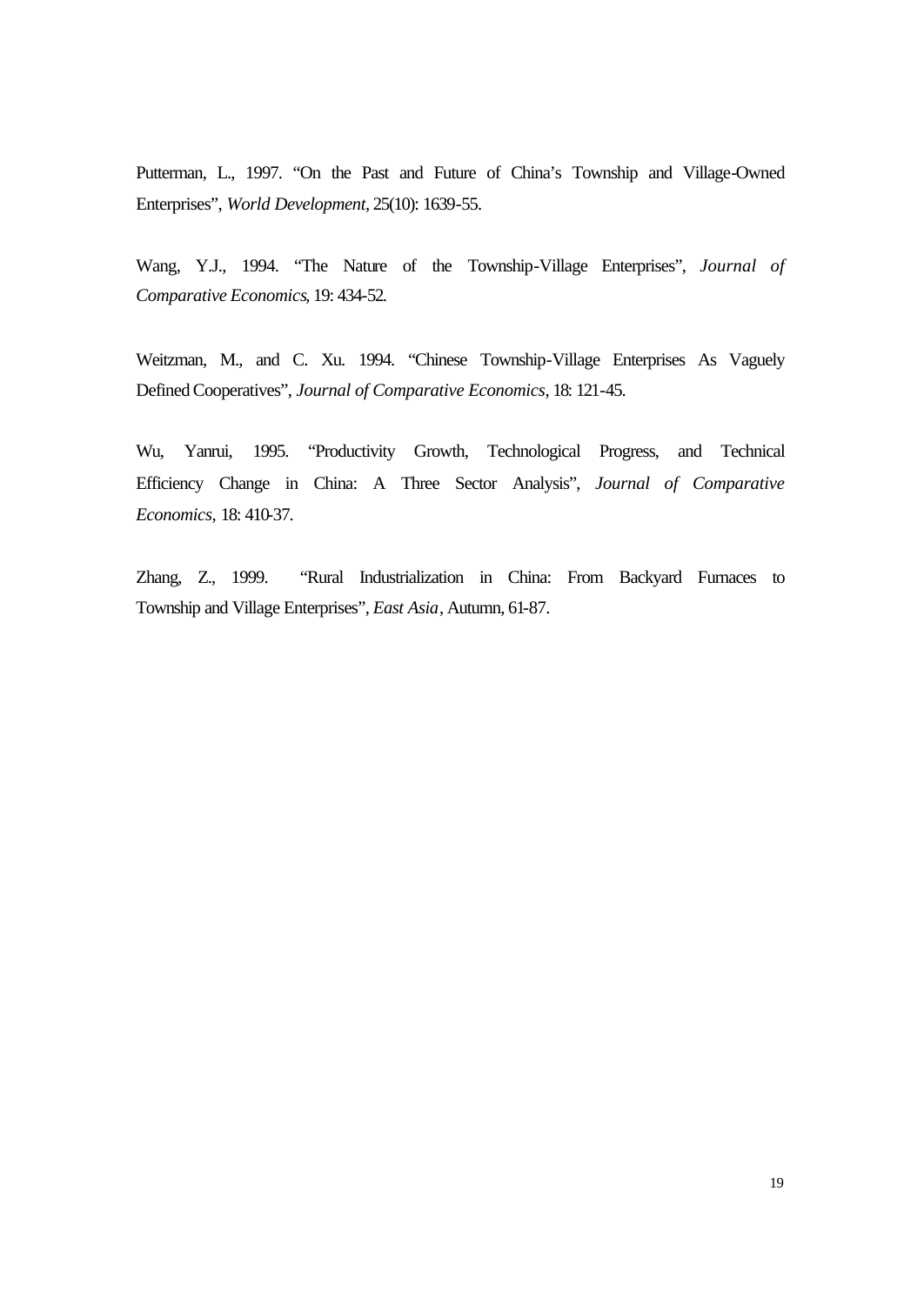| <b>Characteristics</b> | Category             | <b>Cases</b>   | <b>Characteristics</b>          | Category             | <b>Cases</b>   |
|------------------------|----------------------|----------------|---------------------------------|----------------------|----------------|
|                        | Nanhai               | $\overline{4}$ |                                 | Before 1978          | $\overline{7}$ |
| <b>Location</b>        | Dongguang            | 8              | Year of<br><b>Establishment</b> | 1978 to 1980         | 3              |
|                        | Shunde               | 5              |                                 | 1981 to 1990         | 6              |
|                        | Others               | 3              |                                 | After 1991           | $\overline{4}$ |
|                        | Home<br>Appliance    | 5              |                                 | Less than 201        | 8              |
| <b>Major Product</b>   | Electronics          | $\overline{4}$ | Number of<br><b>Employees</b>   | 201 to 500           | 6              |
|                        | Garments and<br>Food | 3              |                                 | 501 to 1000          | $\overline{4}$ |
|                        | Others               | 8              |                                 | Greater than<br>1000 | $\overline{2}$ |
|                        | <b>Totally Local</b> | 5              |                                 | Less than 11         | 6              |

## **Table 1: A Summary of the Major Characteristics of Selected Enterprises**

**Total**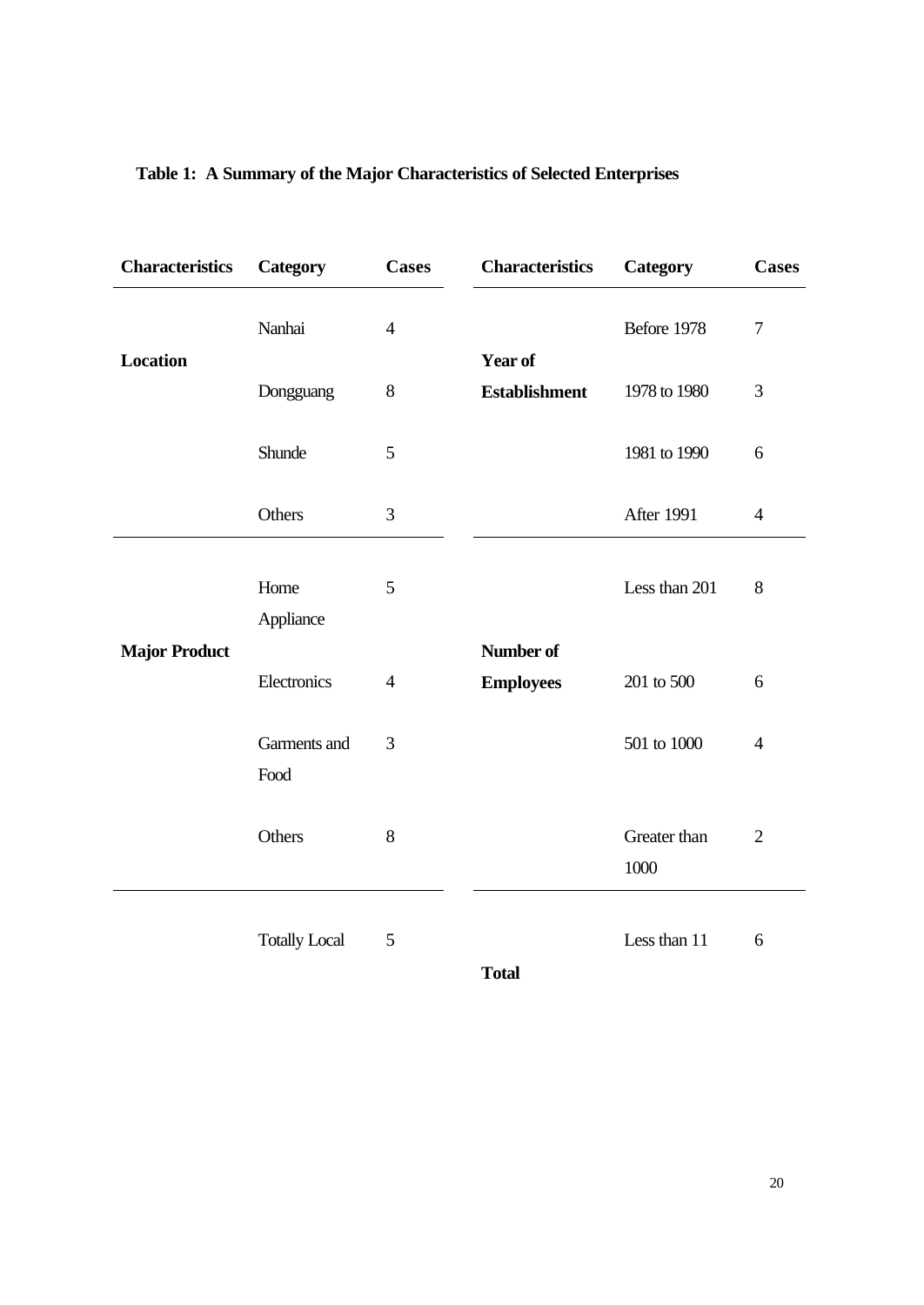|       |                                                         |                 |                     | 8 |
|-------|---------------------------------------------------------|-----------------|---------------------|---|
| Small |                                                         | <b>Value in</b> |                     |   |
|       |                                                         | millions RMB    |                     |   |
|       |                                                         | (2000)          |                     |   |
|       | 5                                                       |                 | Greater than<br>101 | 6 |
|       | Percentage for<br><b>Export</b><br><b>Mainly Export</b> |                 |                     |   |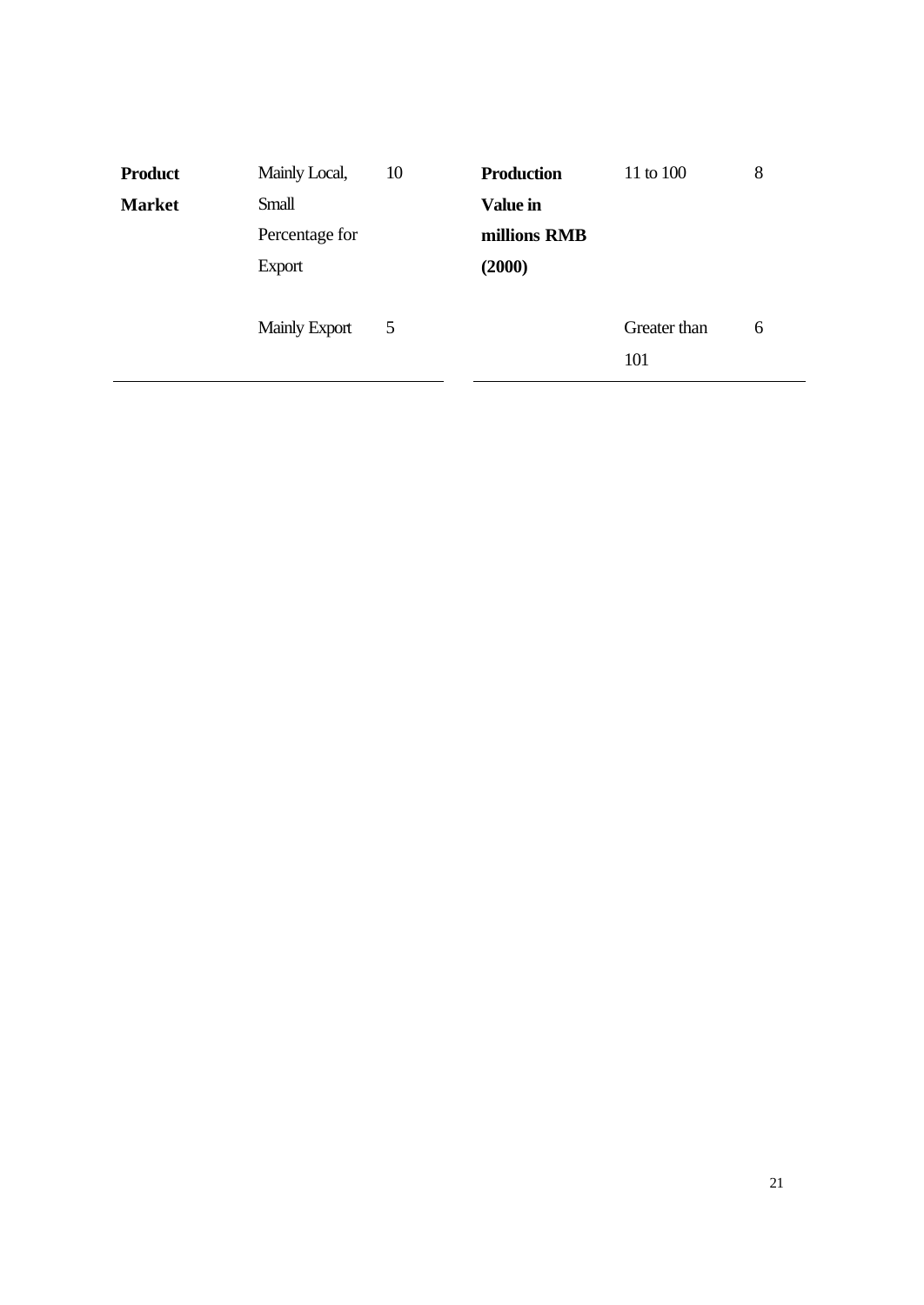| <b>Human Resource</b><br><b>Categories</b><br><b>Management</b> |                        |                                | <b>Cases</b>   |
|-----------------------------------------------------------------|------------------------|--------------------------------|----------------|
|                                                                 |                        |                                |                |
|                                                                 | <b>Line Workers</b>    | More Local                     | $\overline{4}$ |
|                                                                 |                        | More Non-local                 | 16             |
| <b>Recruitment</b>                                              | Management             | More Local                     | 3 (FH, TJ, HL) |
|                                                                 |                        | More Non-local                 | 17             |
|                                                                 | N <sub>o</sub>         |                                | 3(XG, LF, TJ)  |
| <b>Training</b>                                                 |                        | Post Training                  | 13             |
|                                                                 | Yes                    | <b>Technical Training</b>      | 11             |
|                                                                 |                        | <b>Sales Training</b>          | 10             |
|                                                                 |                        | Management Training            | 13             |
|                                                                 |                        |                                |                |
|                                                                 |                        | <b>Fixed Salary</b>            | $\overline{4}$ |
|                                                                 | Line Workers           | Basic Salary + Monthly Reward  | 3              |
|                                                                 |                        | Piece Rate                     | 14             |
|                                                                 |                        | Commission                     | $\overline{2}$ |
| <b>Reward</b>                                                   | Marketing              | Basic Salary + Commission      | 14             |
|                                                                 |                        | <b>Basic Salary</b>            | 4              |
|                                                                 |                        | Annual Income                  | 5              |
|                                                                 | <b>General Manager</b> | Basic Salary + Share Dividends | $\,8$          |
|                                                                 |                        | Basic Salary + Annual Reward   | 6              |
|                                                                 |                        | Floating Income                | 1 (NH)         |
|                                                                 |                        |                                |                |

## **Table 2: A Summary of the Human Resource Management in Selected Enterprises**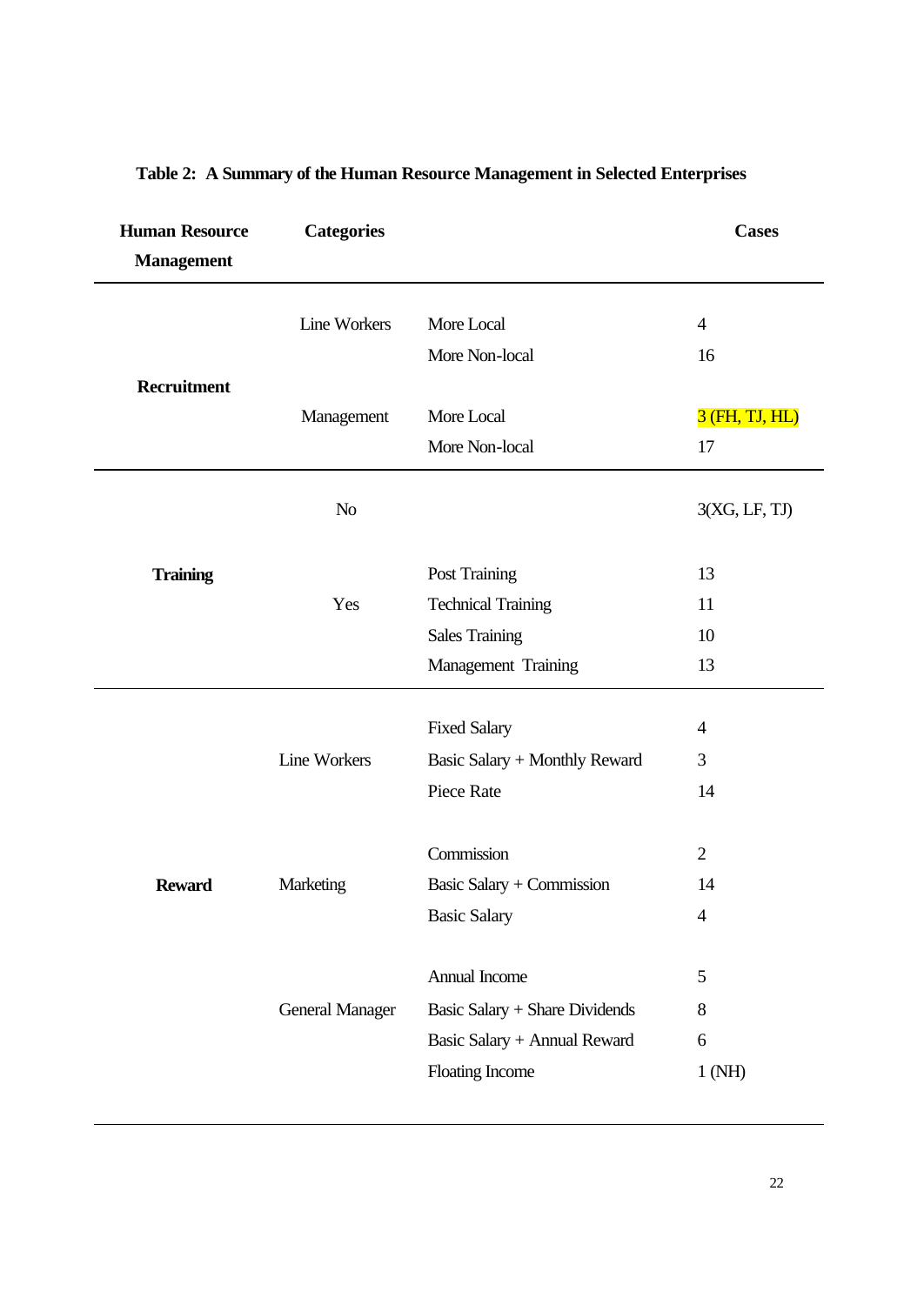|                         | No Social Insurance | $\boldsymbol{0}$                  |                |
|-------------------------|---------------------|-----------------------------------|----------------|
| <b>Social Insurance</b> |                     | Partially Abide by the Labour Law | 3 (XG, PY, CL) |
|                         |                     | Fully Abide by the Labour Law     | 17             |
|                         | Low                 |                                   | 5              |
| <b>Turn Over</b>        | High                | Management<br><b>Line Workers</b> | 6<br>10        |
|                         |                     |                                   |                |
|                         | N <sub>o</sub>      |                                   | $\overline{7}$ |
| <b>Disputes</b>         |                     |                                   |                |
|                         |                     | High                              | 3              |
|                         | Yes                 | Low                               | 10             |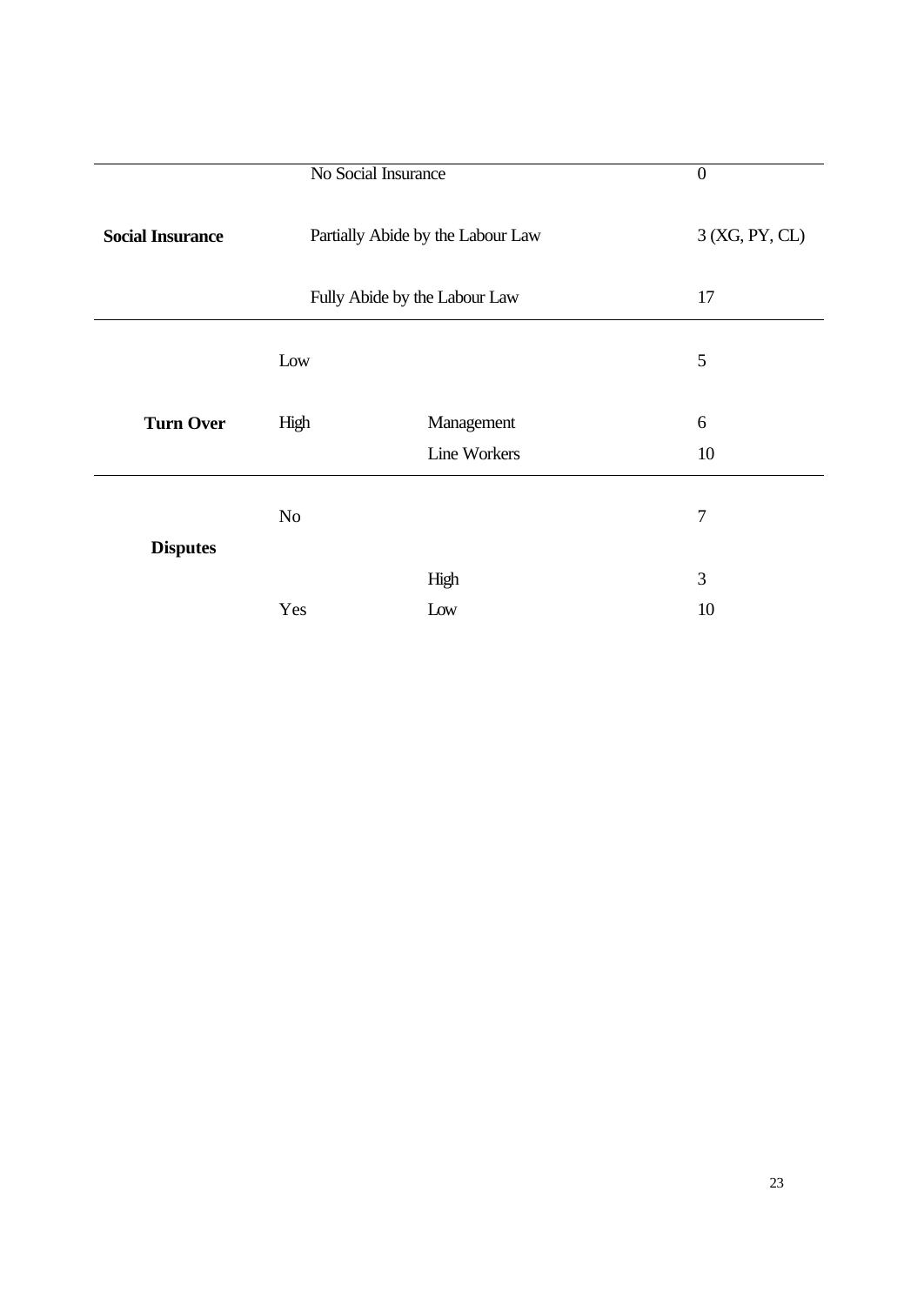## **Table 3: Ownership-Type of Selected Enterprises**

| <b>Contracting and Ownership-Type</b> |                        | <b>Case Firms</b>                        | Percentage |
|---------------------------------------|------------------------|------------------------------------------|------------|
|                                       |                        | Li Feng                                  | 10 %       |
| <b>Responsibility</b>                 |                        | Huan Le                                  |            |
|                                       | Collateral             | Qiao Hong                                |            |
| <b>Contracting</b>                    | Non-collateral<br>Dali |                                          | 10 %       |
|                                       |                        | Nekemei (United States) <sup>a</sup>     |            |
| <b>Joint Venture</b>                  |                        | Shen Zhou (German) <sup>a</sup>          | 15 %       |
|                                       |                        | Tang Jia (Hong Kong) <sup>a</sup>        |            |
|                                       |                        | Nan Hai $(59%)^b$                        |            |
|                                       | <b>TVG-Majority</b>    | Hong Jian $(50\%)^b$                     |            |
|                                       |                        | Long Ji $(50\%)^b$                       |            |
| <b>Joint Stock</b>                    | <b>Several Person</b>  | Nature Food $(50\%/1 +$<br>$30\%/1)^{b}$ |            |
|                                       | Shared-Majority        | <i>Pan Yu</i> $(100\% / 5)^{b}$          | 60 %       |
|                                       |                        | Electronic Tool (70 %<br>$(3)^{b}$       |            |

<sup>&</sup>lt;sup>a</sup> The country in the bracket is the home country of the foreign partner in the Joint Venture.<br><sup>b</sup> The percentage in the bracket is the share held by the largest shareholder (s); the denominator indicates the number of shareholder.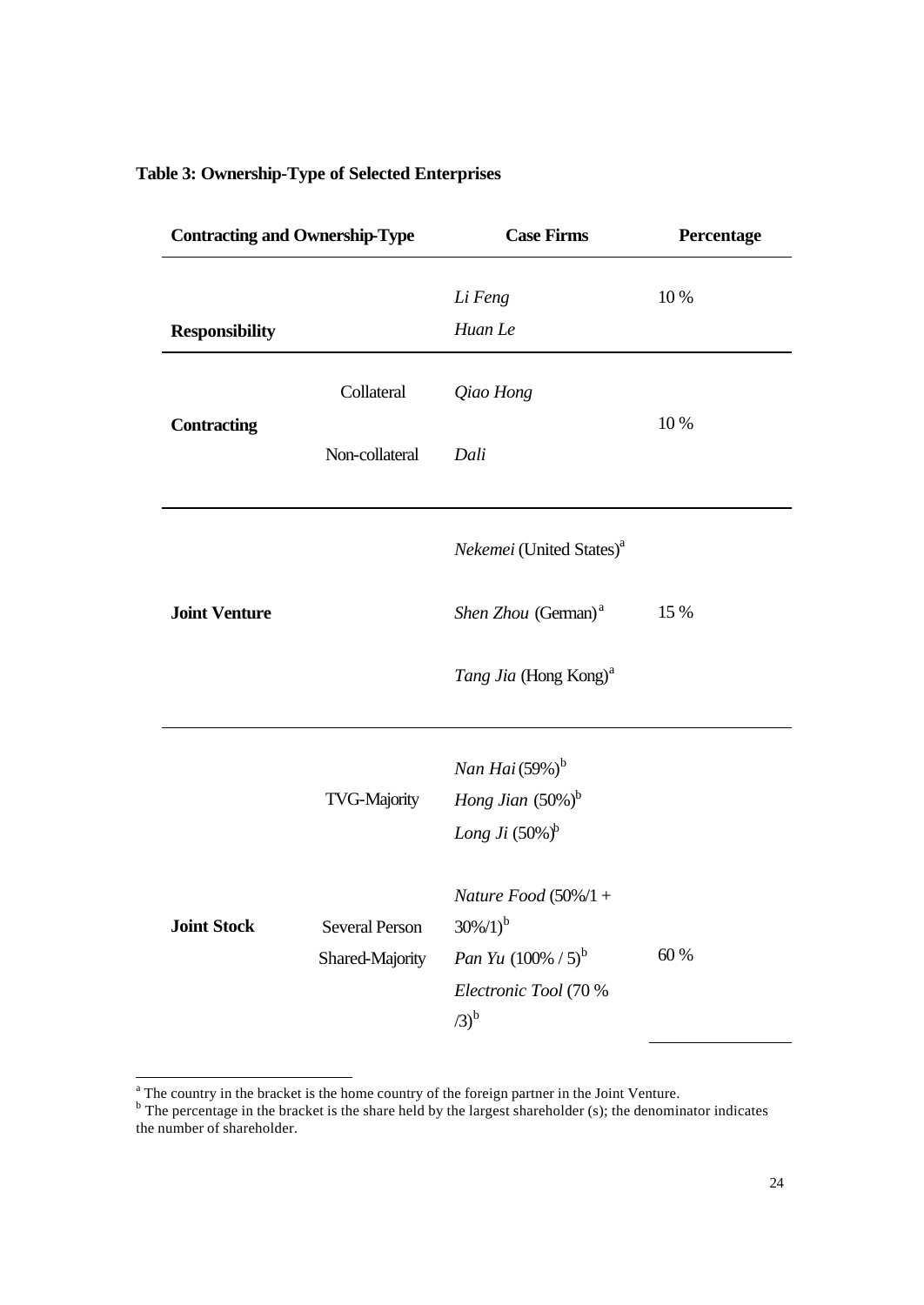|                   | Sen Ze $(70 % / 4)^{b}$              |
|-------------------|--------------------------------------|
|                   | <i>Chang Lian</i> $(100\% / 12)^{b}$ |
|                   |                                      |
|                   | Hey Quey $(90\%)^b$                  |
| Personal-Majority | <i>He He</i> $(90\%)^b$              |
|                   | <i>Fu Hao</i> $(90\%)^b$             |

*Xin Guan* (90%)<sup>b</sup>

**Publicly Listed** *Midea* (Shenzhen Stock  $\text{Exchange}^c$ 5 %

 $\epsilon$  The Stock Exchange is the place where the company is publicly listed.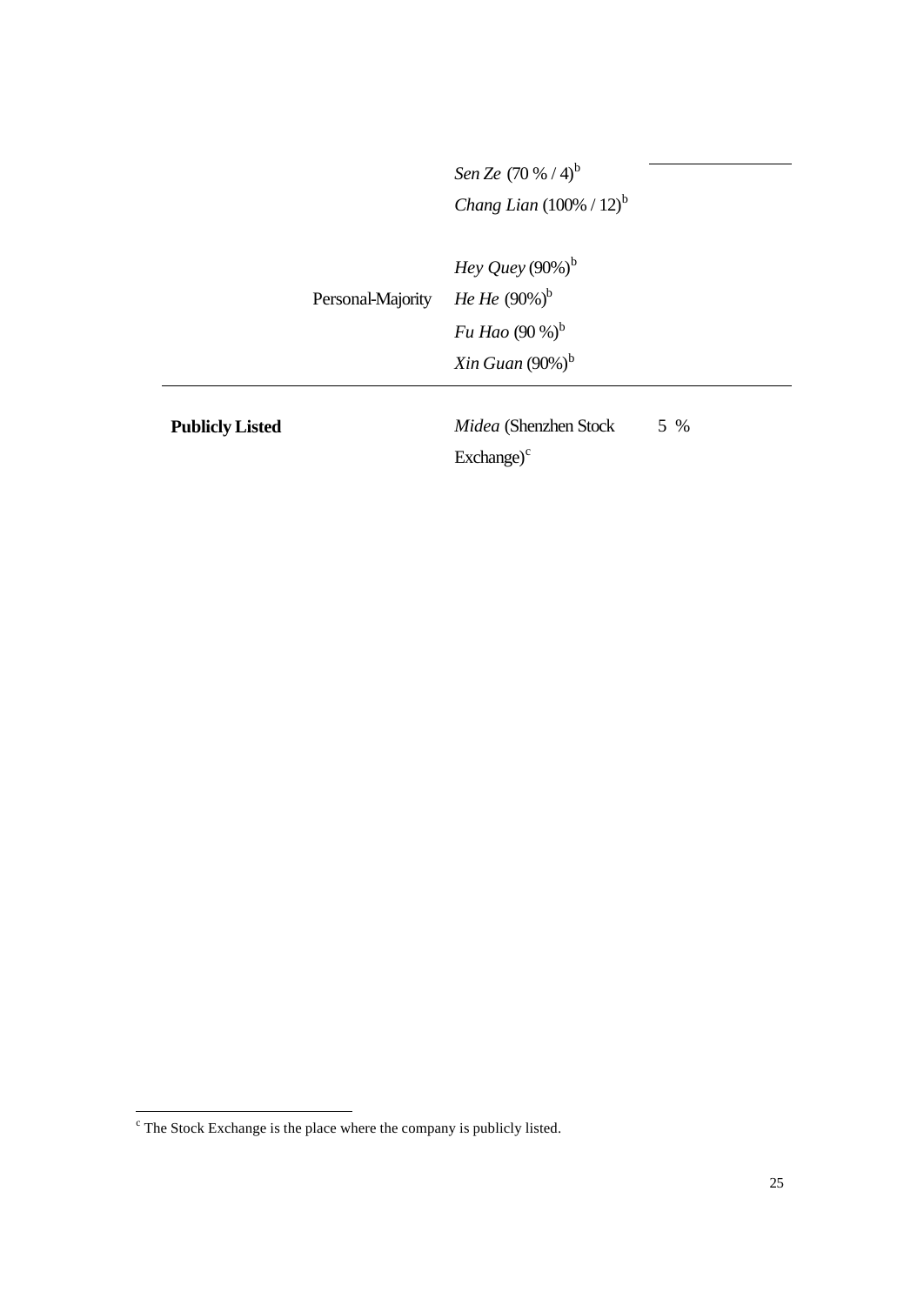#### **Table 4:**

### **Distribution of Nationwide Gross Industrial Output Value by Ownership Type**

|               |      |      |      |      |      | (percentage) |
|---------------|------|------|------|------|------|--------------|
|               | 1978 | 1985 | 1990 | 1995 | 1997 | 1999         |
| <b>SOEs</b>   | 77.6 | 64.9 | 54.6 | 34.0 | 25.5 | 20.3         |
| <b>COEs</b>   | 22.4 | 32.1 | 35.6 | 36.6 | 38.1 | 35.4         |
| <b>PEs</b>    | 0.0  | 1.8  | 5.4  | 12.9 | 17.9 | 18.2         |
| <b>Others</b> | 0.0  | 1.2  | 4.4  | 16.6 | 18.4 | 26.1         |
|               |      |      |      |      |      |              |

Source: China Statistical Yearbook, 2000

SOEs: State owned enterprises

COEs: Collectively owned enterprises

PEs: Private owned enterprises

Others: Including joint ventures, wholly foreign owned enterprises, and shareholding

companies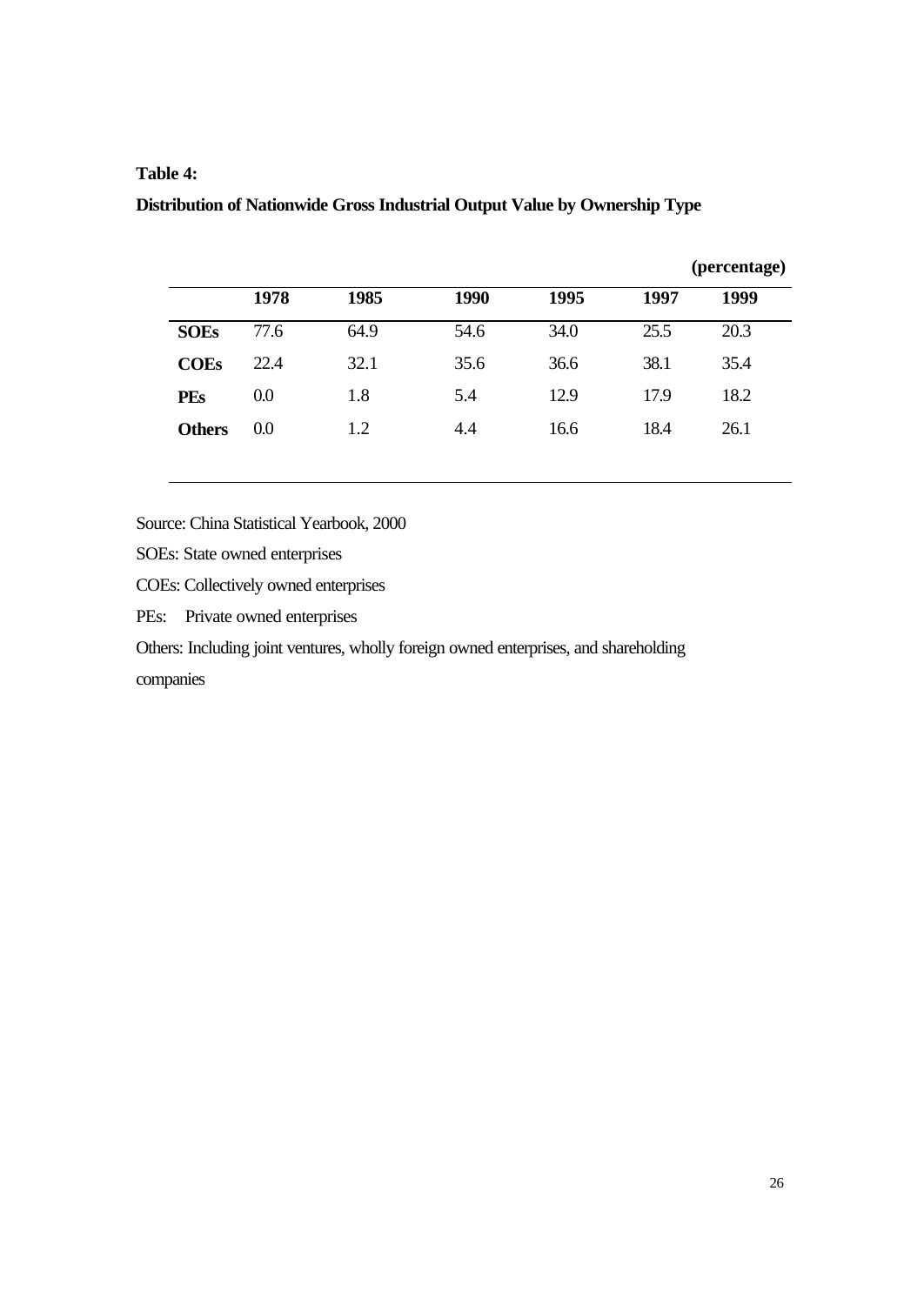**Figure 1:** 



## **Growth of TVEs after Reform (1978-2000)**

Source: China Statistical Yearbook, 2000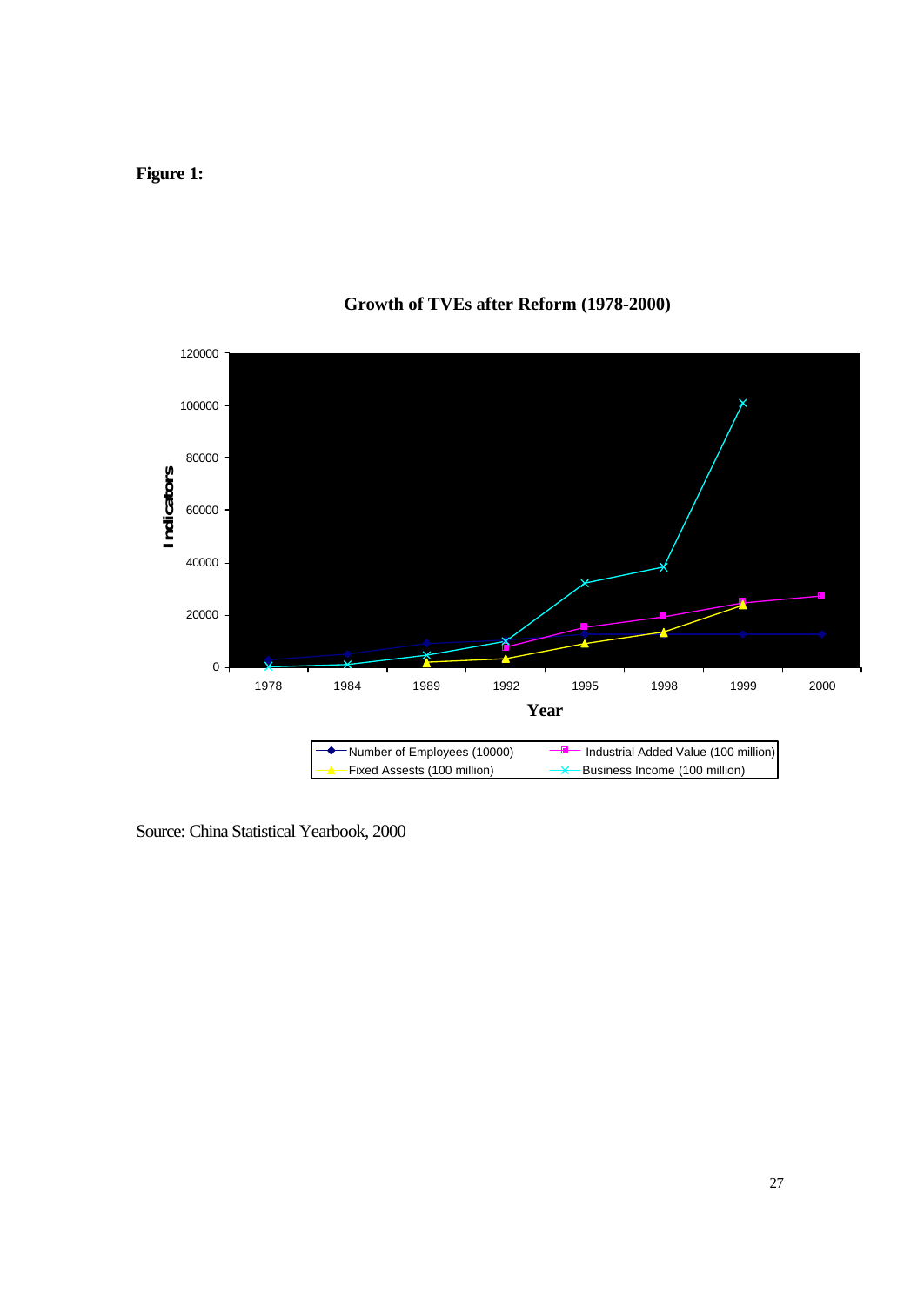

**Figure 2: A Model of Evolution of HRM Practices in TVEs**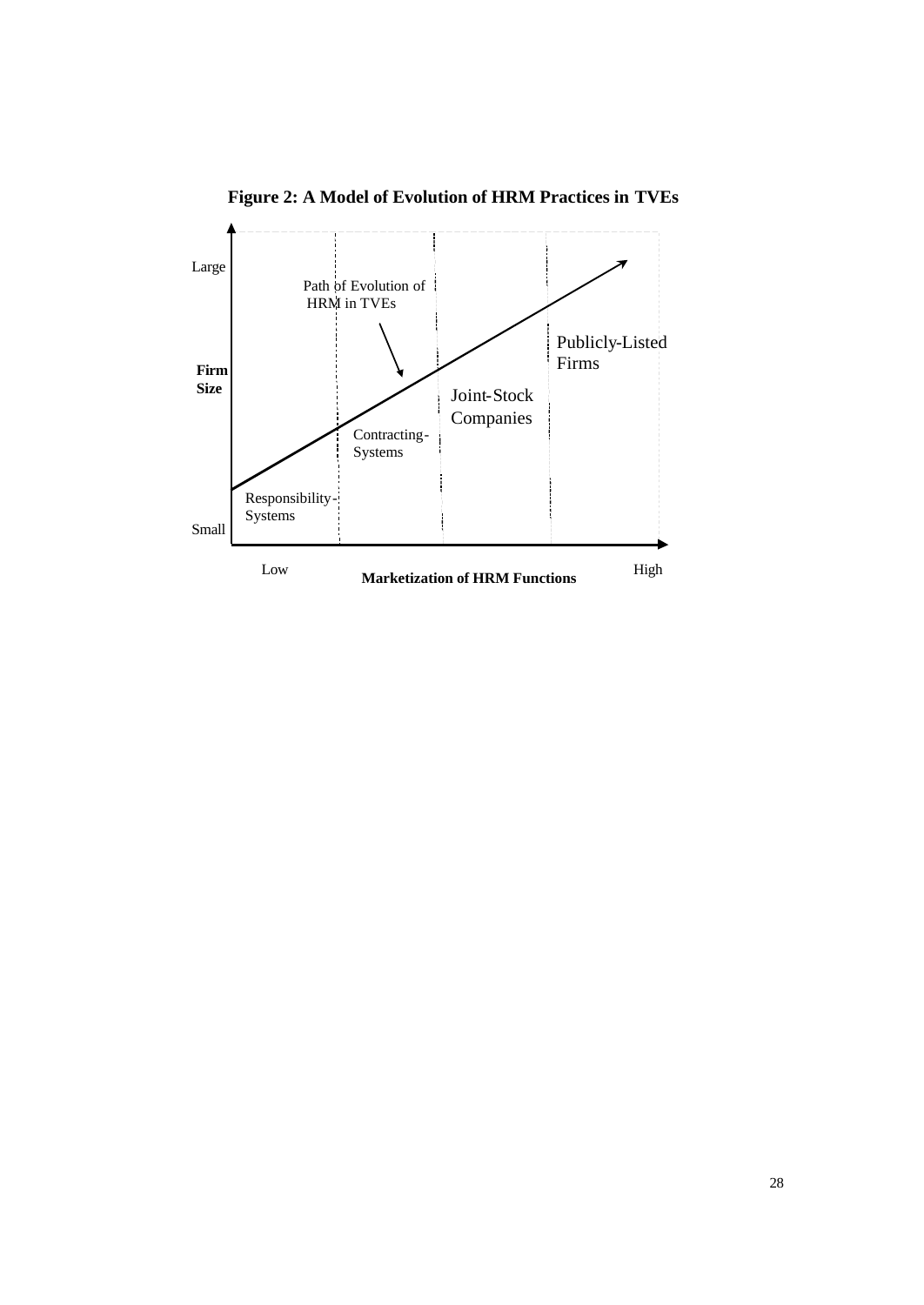|                       | Responsibility | <b>Lease Contracting</b> | <b>Joint Ventures</b> | Joint Stock       | <b>Publicly listed</b> |
|-----------------------|----------------|--------------------------|-----------------------|-------------------|------------------------|
|                       | System         |                          |                       | Company           | company                |
|                       |                |                          |                       |                   |                        |
| <b>HRM</b> Functions  | None           | None                     | Partial function      | Partial to Full   | Formal and full        |
|                       |                |                          |                       |                   |                        |
|                       |                |                          |                       |                   |                        |
| Recruitment           |                |                          |                       |                   |                        |
| Line-workers:         | Locally,       | Locally,                 | Locally,              | Locally,          | Locally, more          |
|                       | More migrants  | More migrants            | More migrants         | More locals       | locals                 |
|                       |                |                          |                       |                   |                        |
| Professionals:        | Locally,       | Locally,                 | Nationally,           | Nationally,       | Nationally,            |
|                       |                |                          |                       |                   |                        |
|                       |                |                          |                       |                   |                        |
| Training &            | None           | None                     | Limited               | Limited to        | Substantial            |
| Development           |                |                          |                       | moderate          |                        |
|                       |                |                          |                       |                   |                        |
| <b>Reward Systems</b> | <b>Basic</b>   | <b>Basic</b>             | Ownership related     | Incentive-based   | Incentive-base         |
|                       |                |                          |                       |                   |                        |
|                       |                |                          |                       |                   |                        |
| Performance           | Less formal    | Less formal              | Relatively formal     | Relatively formal | Formal                 |
| Evaluation            |                |                          |                       | to Formal         |                        |
|                       |                |                          |                       |                   |                        |
|                       |                |                          |                       |                   |                        |

### **Table 5: Governance Structures and HRM Practices in Selected Firms**